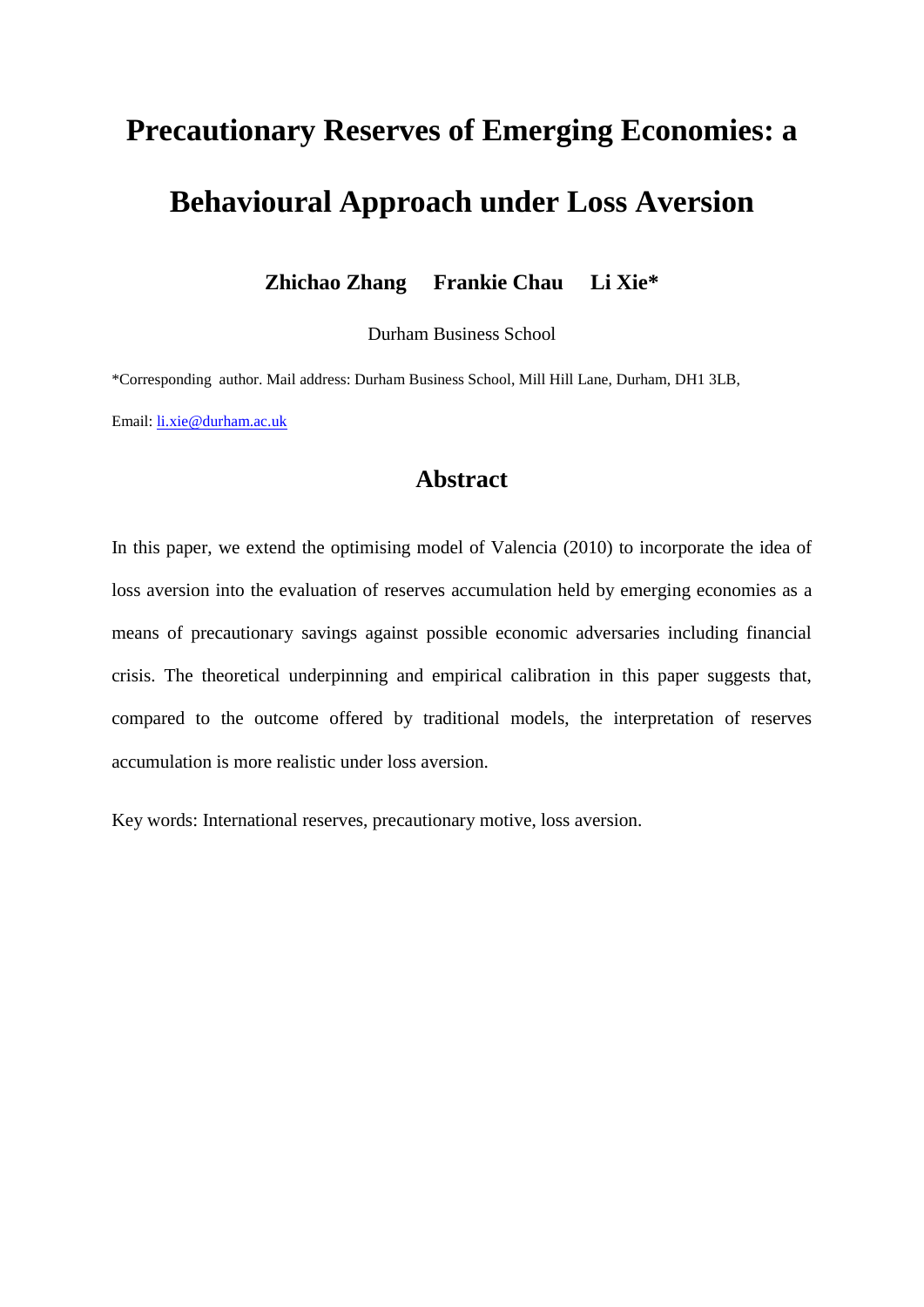### **1. Introduction**

Essentially, what the optimal level of international reserves is has become one of the most vital issues to be necessarily faced by the emerging countries, particularly under the recent circumstance where countries with the export-oriented economy hoard a huge amount of reserves as a self-insurance to cushion the current financial crisis. Needless to say, so far, there have been a mass of theoretical and empirical studies involving in this issue (e.g. Bahmani-Oskooee and Brown (2002) for a review).

The earlier theories of reserves accumulation chiefly concentrate on the current account. Representatively, Heller (1966) proposes that the optimal level of reserves is triggered by the equivalently marginal amount of both benefit and cost, which is analogous to the traditional cost-benefit analysis in microeconomics. Frenkel and Jovanovic (1981) develop a stochastic inventory control model in which reserves serve as a buffer stock to cushion current account deficit. Based on Heller's approach, Ben-Bassat and Gottlieb (1992) generate a precautionary model in which reserves can be used as precautionary purpose for a borrowing country challenged by country risk and the cost of default, based on the fact that central bank can assist its country to alleviate the negative outcome triggered by economic adversaries by virtue of holding international reserves.

In terms of the studies of optimal reserves in recent years, they have two main features: (1) precautionary motive has become a mainstream for the interpretation of reserves accumulation (Aizenman and Lee  $(2007)$  – a typical study); (2) in parallel with the trend in macroeconomic theory, the welfare (utility) of the representative agent has been referred to as the standard to maximize when involving in the issue of the evaluation of optimal reserves. Studies on reserves accumulation with these two features have been well documented (e.g.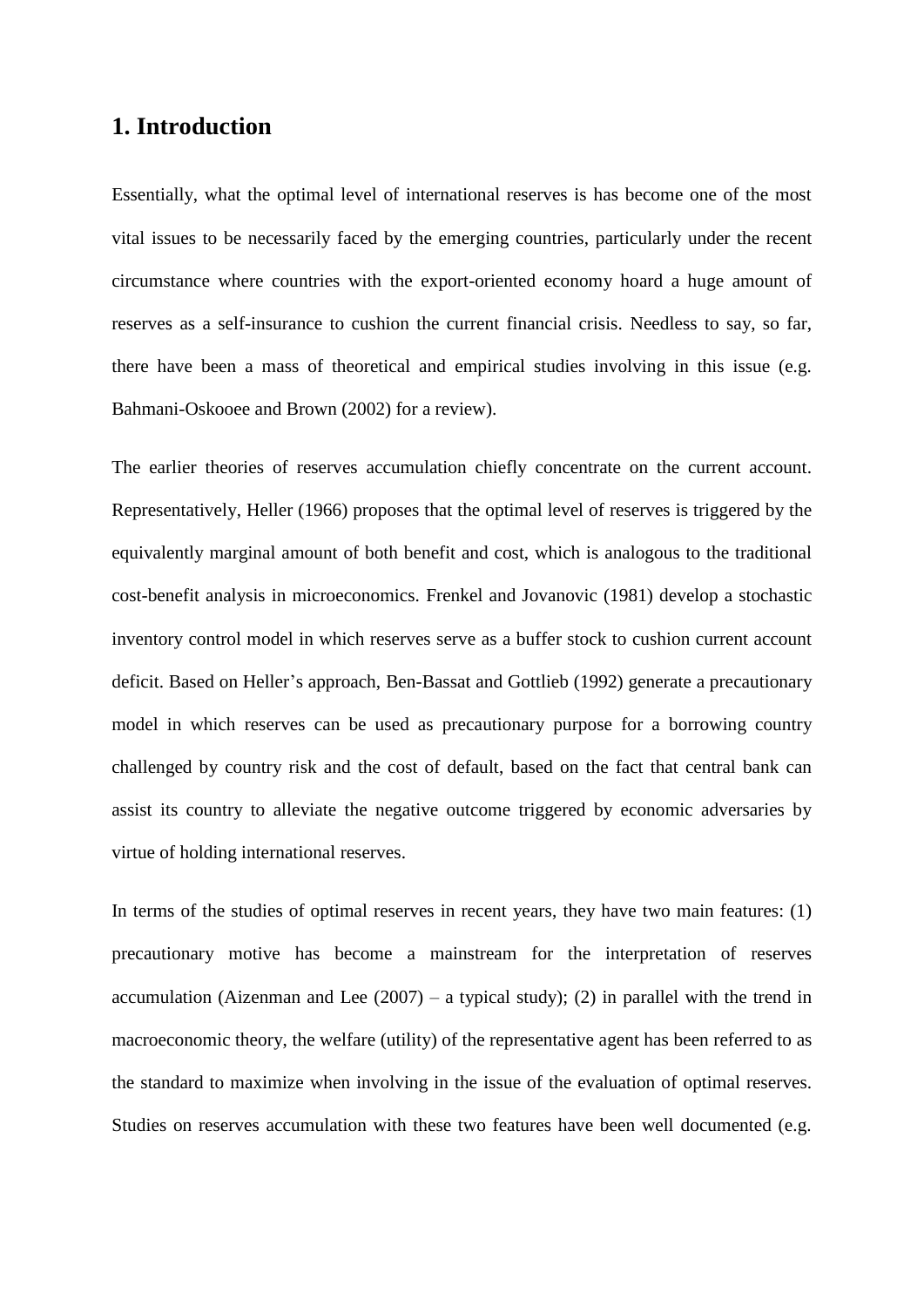Caballero and Panageas (2008), Barnichon (2008), Jeanne and Ranciere (2008), and Valencia (2010)).

On the other hand, standard economics under Expected Utility Theory has been systematically violated by so called 'anomalies' based on an army of empirical studies. However, as an alternative to standard economics, behavioural economics has been boosting the explanatory power of economics based on more realistic psychological foundations, the core of which is loss aversion under 'Prospect Theory' pioneered by Kahneman and Tversky (1979). Subsequently, a considerable number of literature have been documented not only on the development of loss aversion itself (e.g. Zank, 2007), but also on its extensive application in both economics and finance (e.g. Camerer, 2000). Undoubtedly, behavioural economics has demonstrated the bounded rationality of individuals when making decisions, and therefore been effectively in response to the anomalies faced by the traditional paradigm.

However, the existing studies on reserves accumulation are still based on the assumption of standard economics (i.e. Expected Utility Theory), in order that their conclusions are not completely in line with the level of reserves observed. In this paper, we extend the optimizing model of Valencia  $(2010)$  – the latest study of precautionary reserves – by way of incorporating loss aversion into the evaluation of reserves accumulation held by emerging economies as a means of precautionary savings against possible economic adversaries including financial crisis. The theoretical underpinning and empirical calibration in this paper suggests that, compared to the outcome offered by traditional models, the interpretation of reserves accumulation is more reasonable under loss aversion.

This paper is organized as follows: section two reviews loss aversion under Prospect theory and its comprehensive application; section three introduces the model of Valencia (2010) and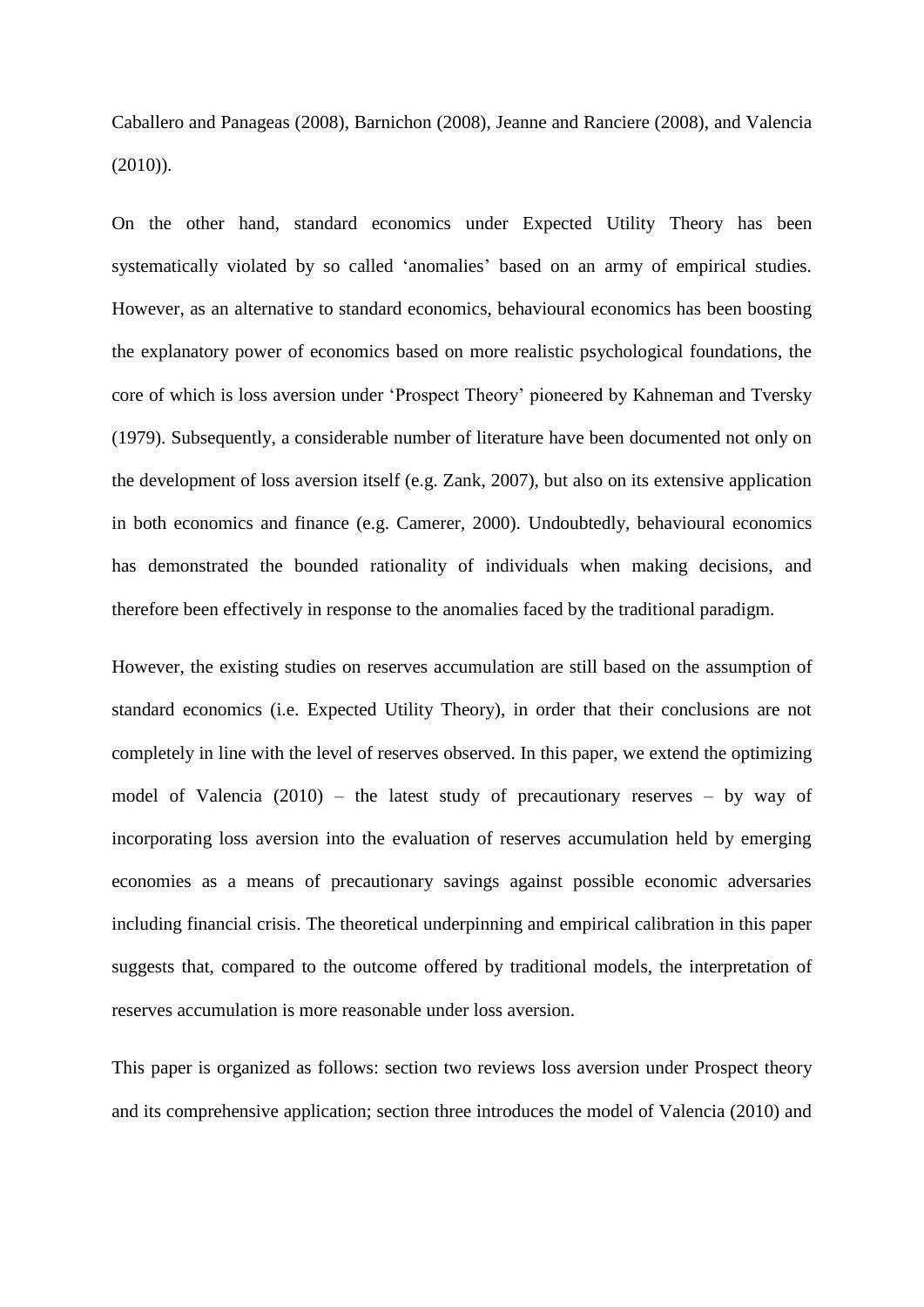generates its extension based on loss aversion and calibrated results; section four shows conclusion.

# **2. Loss Aversion under Prospect Theory**

#### **2.1 Loss Aversion**

Loss aversion is the central feature of Prospect Theory  $(PT)$  – the core of behavioural economics – pioneered by Kahneman and Tversky (1979), which indicates that the value function (i.e.  $U = U(x)$ ) is defined on changes in wealth (i.e. x) but not on final asset position based on traditional economics, and that the agents always refer to outcomes as gains (i.e.  $x > 0$ ) or losses (i.e.  $x < 0$ ) relative to a certain reference point (i.e.  $U(0) = 0$ ) and are more sensitive to losses than to completely commensurate gains (i.e. more weights are assigned to losses than equally sized gains) (Kahneman and Tversky, 1979). The other two features are the probability weighting function and the concavity (convexity) of the value function over gains (losses) (i.e. U is concave for  $x > 0$  and convex for  $x < 0$ , i.e. it is Sshaped).

Tversky and Kahneman (1992) extend their original prospect theory in 1979, by virtue of the rank-dependent utility theory by Quiggin (1982), to generate the cumulative prospect theory (CPT). There are three functions to illustrate loss aversion under CPT: the value (utility) function U, the weighting function for gain probability  $w^+$ , and that for loss probability  $w^-$ . Specifically, they propose a piecewise power function as the value function denoted by

$$
U(x) = \begin{cases} x^{\alpha} & \text{if } x \ge 0 \\ -\lambda(-x)^{\beta} & \text{if } x < 0 \end{cases}
$$
 and two weighting functions expressed by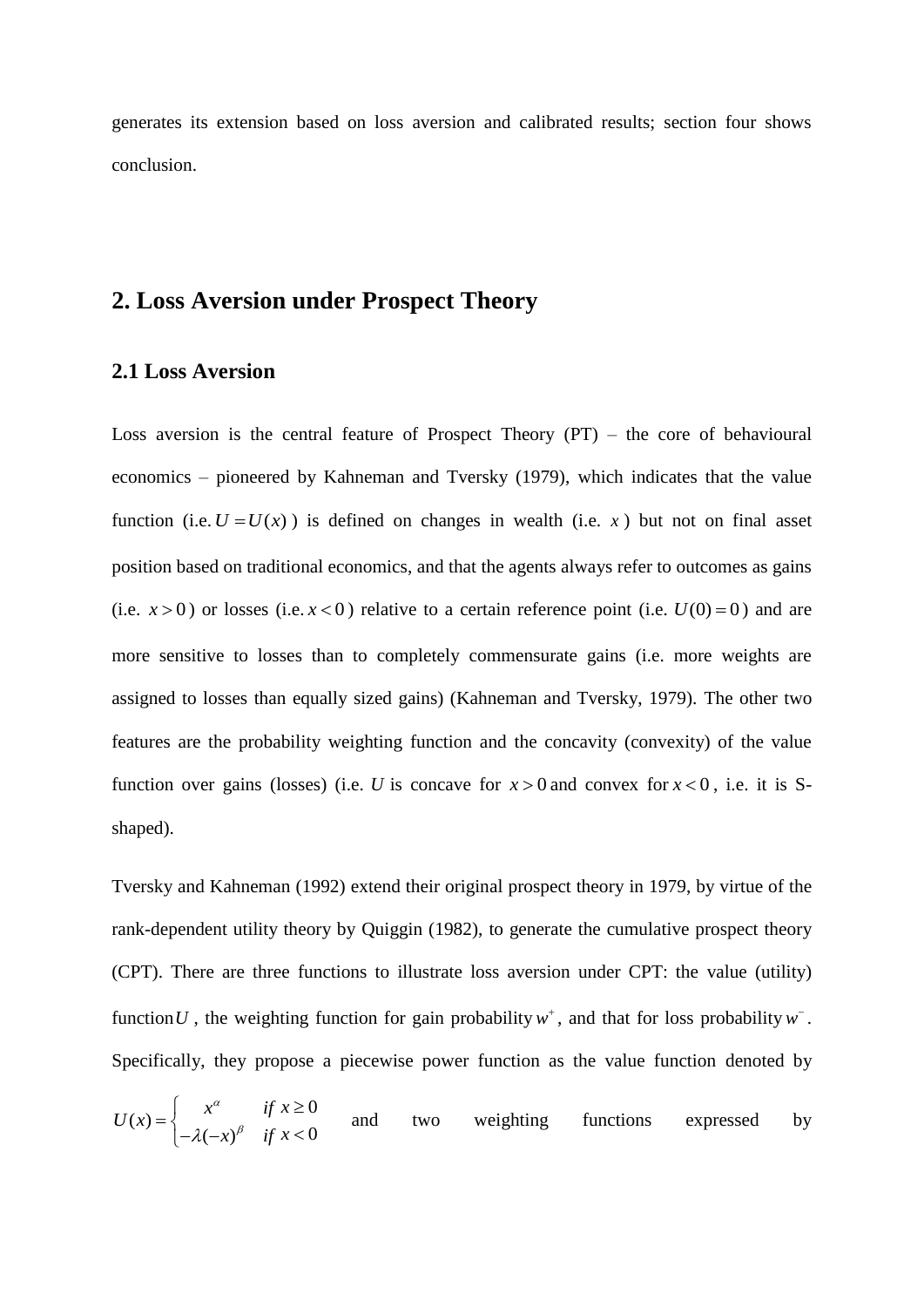$$
w^+ = \frac{p^{\gamma}}{(p^{\gamma} + (1-p)^{\gamma})^{1/\gamma}}
$$
 and  $w^- = \frac{p^{\delta}}{(p^{\delta} + (1-p)^{\delta})^{1/\delta}}$ , respectively. By way of experimental data,

they evaluate  $\alpha = \beta = 0.88$  in line with diminishing sensitivity,  $\lambda = 2.25$  implying the degree of loss aversion,  $\gamma = 0.61$ , and  $\delta = 0.69$ . Al-Nowaihi *et al.* (2008) generate a formal proof for the power function and two weighting functions proposed in Tversky and Kahneman (1992) and conclude that  $\lambda > 1$ ,  $\alpha = \beta$ , and  $w^+ = w^-(i.e. \gamma = \delta)$ . Barberis and Huang (2008) suggest that  $\delta \in (0.28,1)$  is required in order to ensure the weighting function w is strictly increasing during  $p \in (0,1)$  under  $\gamma = \delta$ .

Subsequently, some relevant studies propose a variety of definitions of loss aversion based on the utility function. For instance, Kobberling and Wakker (2005) introduce an index of loss aversion. Other definitions can be found in Neilson (2002) and Bowman *et al.* (1999). Maggi (2004) summarises those definitions above and imposes some parameters' restrictions on typical S-shaped utility functions in order that they can display loss aversion.

#### **2.2 Applications of Loss aversion**

The philosophy of loss aversion has been well incorporated into both economics and finance. Some typical evidence of loss aversion in economics are asymmetric in demand elasticity after price increasing and decreasing (Hardie *et al.* 1993), downward-sloping labour supply based on the fact that cab drivers in New York City quit early after achieving a daily income target (Camerer *et al.* 1997), and purchase strategies of hog farmers (Pennings and Smidts, 2003). Besides, loss aversion can explicate both the status quo bias (i.e. an overstated preference for the status quo) labelled by Samuelson and Zeckhauser (1988) and endowment effects (i.e. the owners always overestimate its value than potential buyers when facing an economically equivalent good) experimented by Kahneman *et al.* (1991).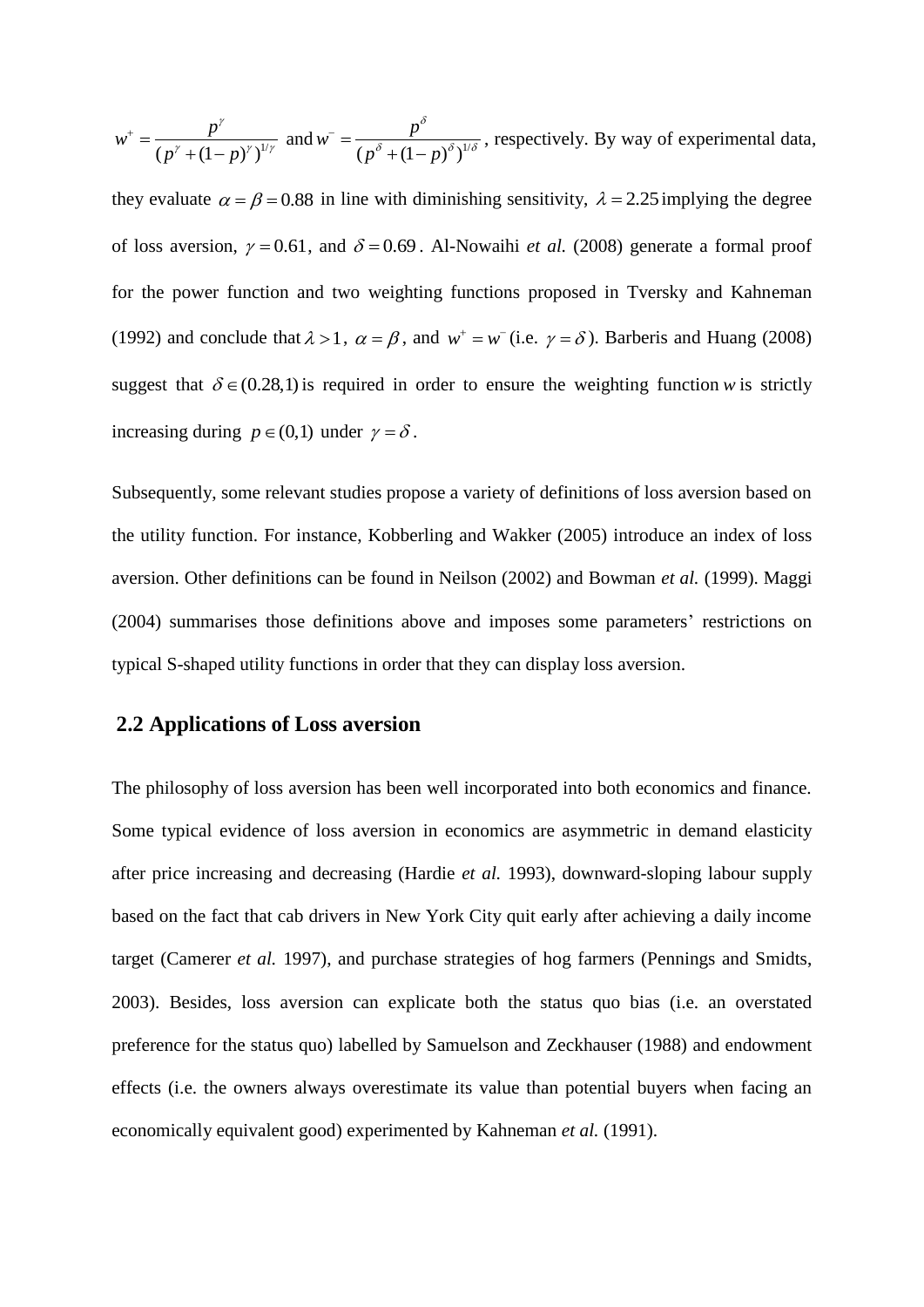In addition, behavioural finance has an effective interpretation to anomalies that traditional finance cannot explain. One major anomaly is so called disposition effect pioneered by Shefrin and Statman (1985), which implies that investors have a tendency both to sell stocks that have obtained value (winners) and to hold onto stocks that have lost value (losers) based on their purchase price (i.e. a reference point). Odean (1998) concludes that the significant preferences of investors can be confirmed for selling winner soon and holding losers long.

Another main anomaly is so called the equity premium – the large gap between risky assets (i.e. stocks) and riskless assets (i.e. T-bills). Benartzi and Thaler (1995) firstly expound the equity premium employing loss aversion based on the aggregate stock market, and conclude that investors charge a high return on average to eliminate the discomfort feeling caused by the high volatility of stock return. Barberis, Huang, and Santos (2001) proposed a model of asset prices by considering investors not only getting utility from consumption but also from volatilities in the value of their financial wealth. Based on investors with loss aversion over these volatilities, they finally conclude that their model can facilitate the interpretation of the high return on average, excessive volatilities, and the ability of prediction of stock returns. Barberis and Huang (2009) overcome the limitations of Barberis, Huang, and Santos (2001), and generate an inter-temporal preference specification to demonstrate its tractability in both portfolio choice and equilibrium settings.

It is worth noting that two studies have simply applied loss aversion to the illustration of reserves accumulation so far. Aizenman (1998) employs the disappointment aversion of Gul (1991) – similar to loss aversion – (i.e. asymmetric aversion to gains versus losses) to investigate buffer stock and precautionary savings to show a stabilization fund is rather larger under disappointment aversion (DA) than that under expected utility. The core of model is when the utility function is based on the agent with DA preference facing uncertainty of incomes ( $Y + \varepsilon$  or  $Y - \varepsilon$ ) with an equal probability within two periods, more weights are put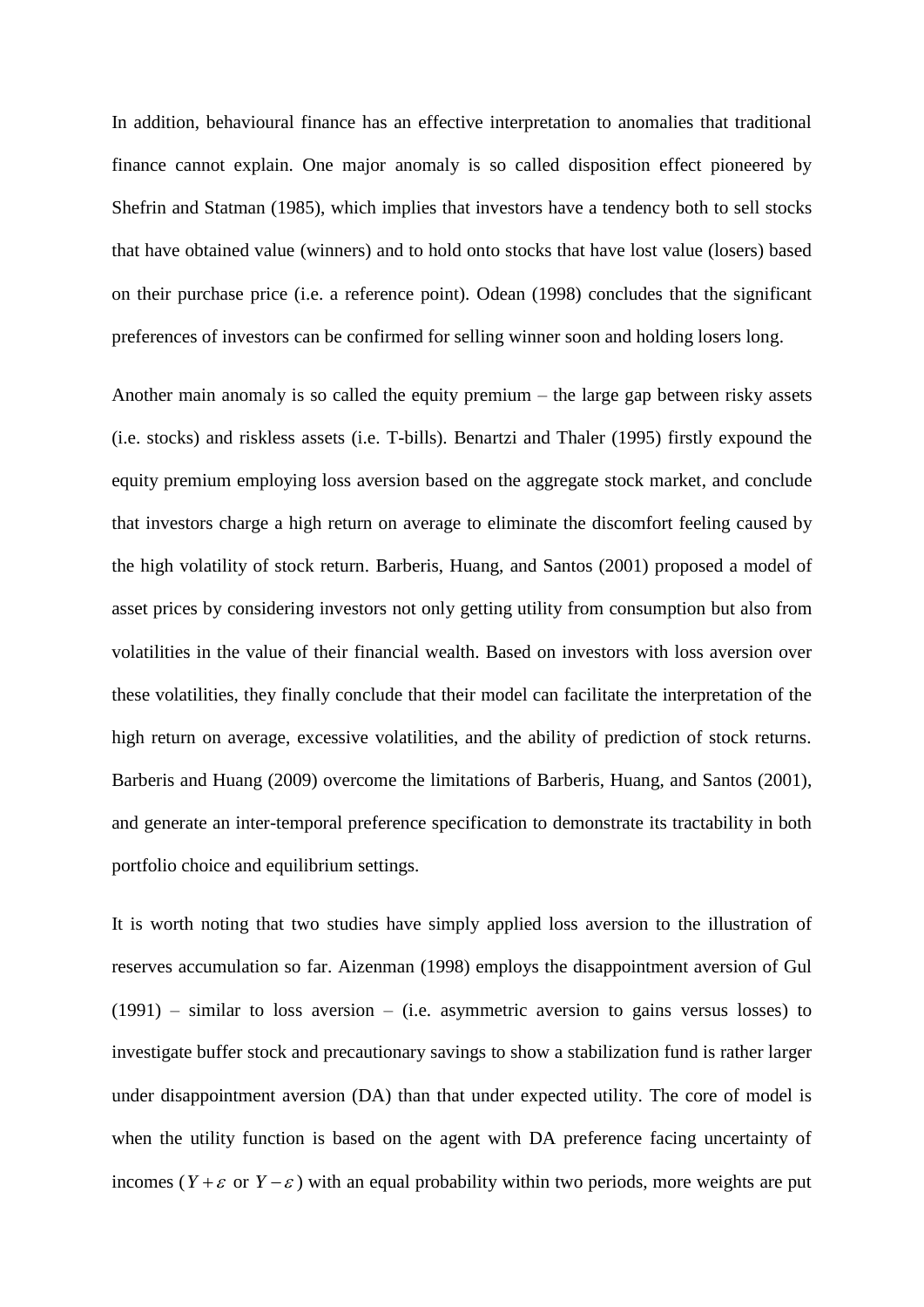into losses (i.e.  $Y - \varepsilon$ ) than into gains (i.e.  $Y + \varepsilon$ ) relative to the reference point (i.e. *Y*). Likewise, Aizenman and Marison (2003) incorporates the idea of loss aversion into the intertemporal consumption model for budget constraints of two periods, in order to expound large reserve holdings in a number of Asian emerging markets. They assign the extra weights  $\theta$  to so called 'the bad state of nature' when the agents face a productivity shock in the second period with an equal possibility, and they also indicate that loss aversion ratio is  $\frac{1}{1}$ 1  $\theta$  $\theta$  $\overline{+}$  $\overline{a}$ . They find that the increase in the degree of loss aversion and/or the volatility shocks will boost reserves holdings.

#### **2.3 Summary**

In brief, considerable evidence implies that loss aversion has been a ubiquitous phenomenon in economics and finance and it has effectively expounded the puzzles that standard paradigm do not. However, it is not adequately explored for the great potential of loss aversion on the issue of reserves accumulation, in spite of the two relevant studies (i.e. Aizenman (1998) and Aizenman and Marison (2003)). Consequently, it is necessary to further incorporate the idea of loss aversion into interpreting reserves accumulation based on the latest study – Valencia (2010), for the illustration of precautionary reserves in emerging countries using loss aversion, which can be shown in the next section.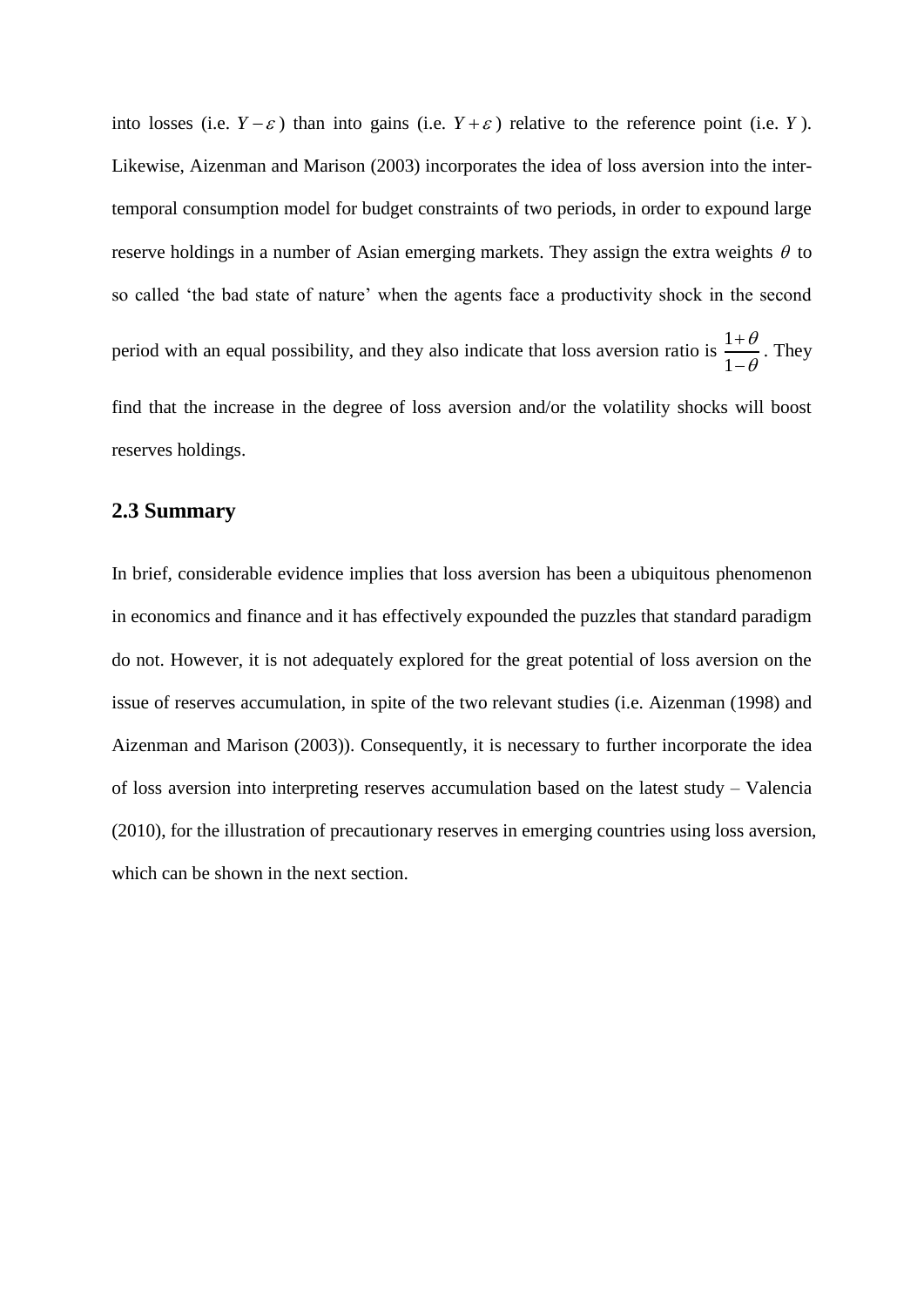## **3. The Model**

#### **3.1 The Model of Valencia (2010)**

Valencia (2010) modified a standard precautionary savings model offered by Carroll (2004) to illustrate the precautionary reserves of Bolivia, whose economy is based on commodity export with little reliance on foreign capital inflows, and therefore is more subject to volatilities in export revenues than to sudden interruptions of capital inflows. The core of precautionary savings theory is that households accumulate the amount of extra savings to respond to uncertainty of their future income.

The assumption of his model is that households consume only tradable goods, facing an exogenously given interest rate and income process, and make consumption decisions in order to maximise the expected present discounted value (PDV) of the utility derived from consumption,

$$
Max_{\{C_i\}_0^\infty} E_i \sum_{t}^\infty \beta^t u(C_t) \qquad (1)
$$

where  $\beta$  is the discount factor,  $u(\bullet)$  is the utility function with CRRA type (i.e.  $u(\bullet) = \bullet^{1-\rho}/(1-\rho)$ , and E is the expectations operator.

At the beginning of the period, consumers have net foreign assets  $X_t$ ; after their consumption decisions  $C_t$ , the remainder  $(X_t - C_t)$  invested in a security with risk-free rate R. At the end of the period,  $X_{t+1}$  is the amount when income is realised, which determines over how much assets the consumer holds in period  $t+1$ . Such a process can be denoted by the equation

$$
X_{t+1} = R(X_t - C_t) + \tau_{t+1} Y_{t+1} + A_t \qquad (2)
$$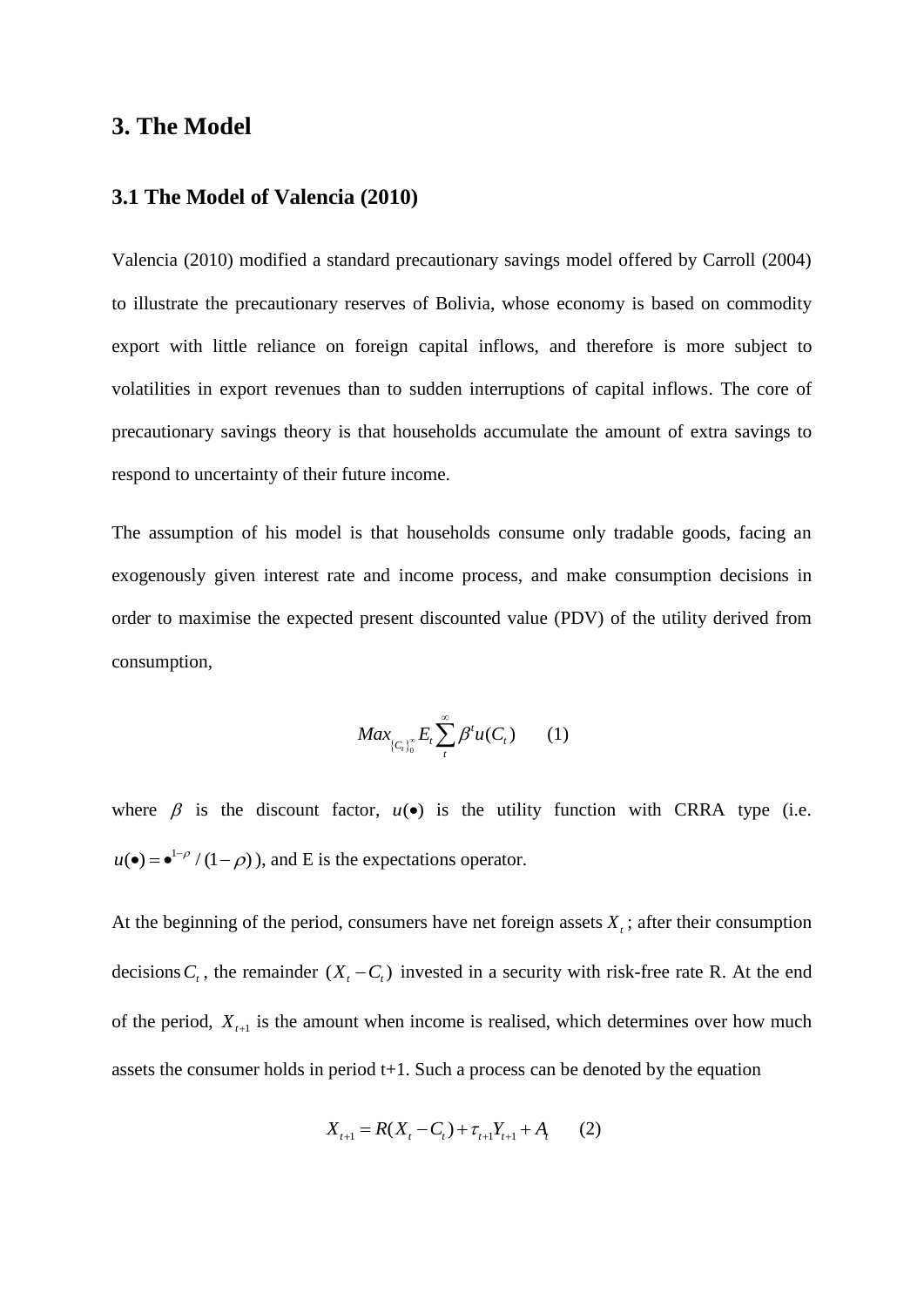where Y is the level of permanent income,  $\tau$  indicates transitory shocks to income. A is all other non-export net current receipts. The consumer is under a borrowing constraint that consumption will be as high as the current level of net foreign assets.

$$
C_t \le X_t \qquad (3)
$$

For simplicity, the author assumes that  $Y_{t+1} = Y_t$ , which means that transitory shocks is the only source of income variation. The equations above are divided by the level of permanent income  $Y_t$  for the normalisation. Corresponding small letters denote the normalised version of capital letters after the normalisation. The optimisation problem can be obtained by solving the Bellman's equation as discussed below.

$$
V(x_t) = Max_{\{C_t\}_{0}^{\infty}} \{ u(c_t) + \beta E_t V(x_{t+1}) \}
$$
 (4)

subject to

$$
x_{t+1} = R(x_t - c_t) + \tau_{t+1} + a \qquad (5)
$$
  

$$
c_t \le x_t \qquad (6).
$$

The first order condition of the problem is expressed by

$$
u'(c_t) = R\beta E_t V'(x_{t+1})
$$
 (7),

which means that the marginal utility of consumption should be the same as the expected PDV of the marginal utility of holding net foreign assets. Using the envelope theorem, equation (7) can be denoted by

$$
u'(c_t) = R\beta E_t u'(c_{t+1})
$$
 (8),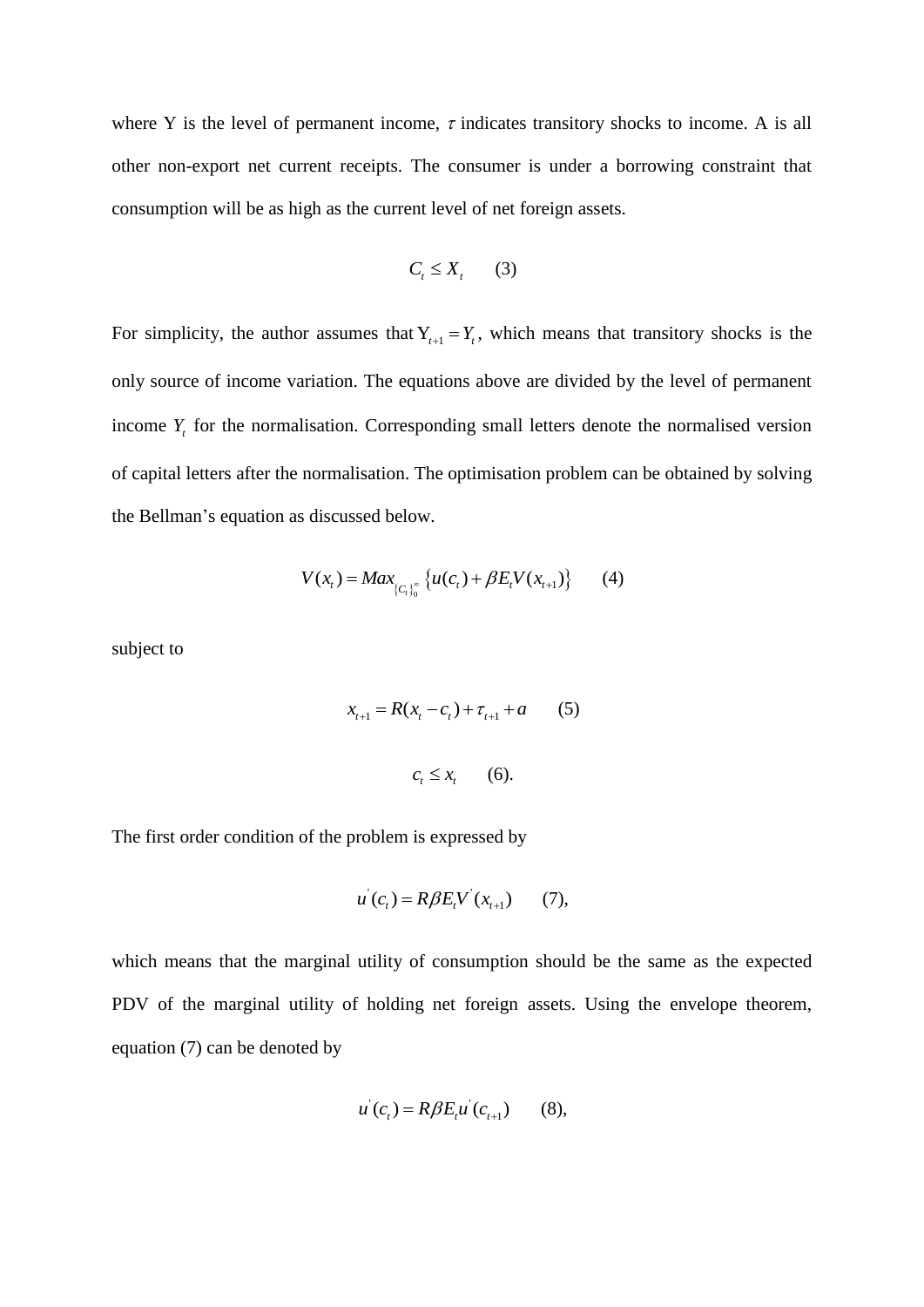which sets the marginal utility of current consumption equal to the marginal utility of future consumption. It is a necessary condition for the degree of impatience expressed by  $R\beta < 1$ , which avoids the consumer's wealth growing infinitely (this condition comes from Carroll 2004).

The term  $\tau$  consists of two components assumed to be independent of each other for simplicity: (1) terms of trade shocks  $\zeta$ ; (2) transitory shocks to export volumes  $\gamma$ . Thus,  $\tau = \varsigma \gamma$ . Here the assumption is  $\varsigma_{t+1} = 1$  for all t, which indicates that the only source of uncertainty is volume shocks. For such shocks, the assumption is that there exists a dummy variable such that  $\gamma$  can be expressed by  $1 p = 1$ 0 *p p*  $\theta$  $\gamma = \begin{cases} 0 & p = \theta \end{cases}$  $\begin{bmatrix} 1 & p = 1 - \theta \end{bmatrix}$  $=\{$  $\begin{pmatrix} 0 & p \end{pmatrix}$ , which meaning the economy would suffer from a sudden depletion of resources with the probability of  $\theta$ .

On the one hand, the solution for the economy with exhausted resources is given by

$$
c_t^0 = \underbrace{(1 - R^{-1}(R\beta)^{1/\rho})}_{k} x_t \qquad (9).
$$

This equation indicates that the amount of consumption under the economy with exhausted resources is a constant fraction of wealth in every period (because of  $\gamma$  can only take two values, 1 or 0, there is a superscript to the relevant variables that takes the value of 1, i.e. resources available) and 0, i.e. resources depleted).

On the other hand, the solution for the economy with resources available is based on equation (8). By way of combining the equation  $u(\bullet) = \bullet^{1-\rho}/(1-\rho)$  and equation (8), the solution can be expressed by

$$
1 = R\beta E_t (c_{t+1} / c_t)^{-\rho} \qquad (10).
$$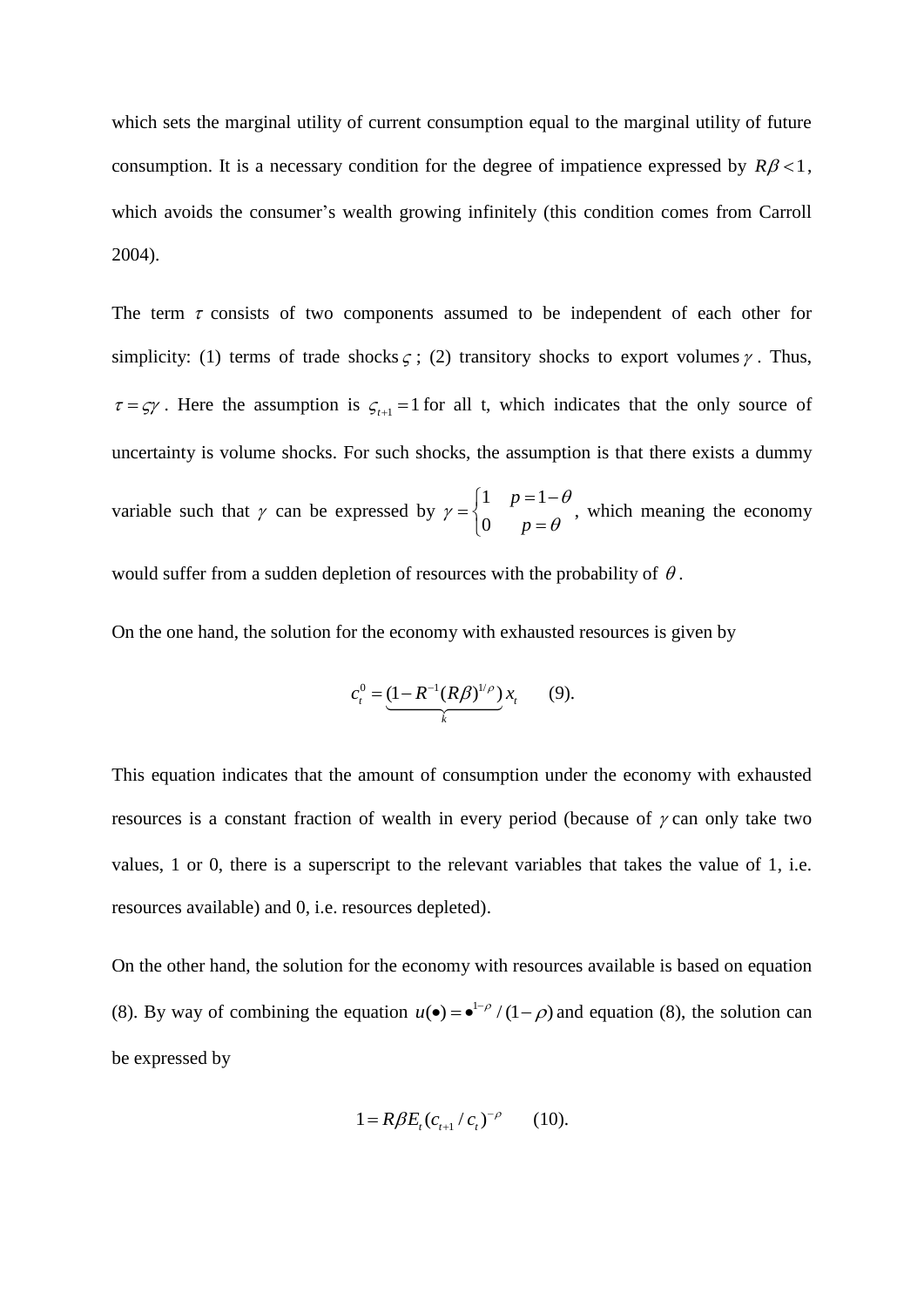Because of the existence of  $\gamma$ , the expected value in equation (10) can be denoted by

$$
1 = R\beta \Big[ (1 - \theta)(c_{t+1}^1 / c_t^1)^{-\rho} + \theta(c_{t+1}^0 / c_t^1)^{-\rho} \Big] \qquad (11).
$$

The equation (10) can be transformed by multiplying both sides  $(c_{i+1}^1/c_i^1)$  $(c_{t+1}^1 / c_t^1)^\rho$  into

$$
(c_{t+1}^1 / c_t^1)^\rho = R\beta \Big[ (1-\theta) + \theta (c_{t+1}^1 / c_t^0)^\rho \Big] \qquad (12).
$$

From equation (12), it can be seen that, if  $\theta = 0$ , consumption growth corresponds to the growth under perfect foresight (i.e.  $(R\beta)^{1/\rho}$ ) in equation (10). The concept "perfect foresight'' – the benchmark solution – derived from Carroll (2004), which means there is no uncertainty for the income process. For  $\theta > 0$ , because of  $c_{t+1}^1 > c_t^0$  $c_{t+1}^1 > c_t^0$  (i.e. consumption under resources available is larger than when resources are depleted), the expression  $(c_{i+1}^1/c_i^0)$  $(c_{t+1}^1 / c_t^0)$  is greater than one. Thus, consumption growth can be boosted by the presence of uncertainty compared with that under perfect foresight. Based on the fact that the PDV of consumption is equal to the PDV of income (i.e. for the given  $x_{t+1}$ ), higher consumption growth implies a lower initial level of consumption, which suggests that the introduction of a risk of depleting resources can induce a precautionary increase in savings.

As to the utility function of CRRA type, it assumes that the coefficient of relative risk aversion is set to 1,  $\rho = 1$  (i.e. consider the special case of logarithmic utility) for the purpose of simplicity. Taking the equation (12) as the starting point, the optimal level of net foreign assets is given by

$$
x = \frac{R}{-R + \left(\frac{(R\beta)^{-1} - 1}{\theta} + 1\right)(R - R\beta) + 1} + 1
$$
 (13)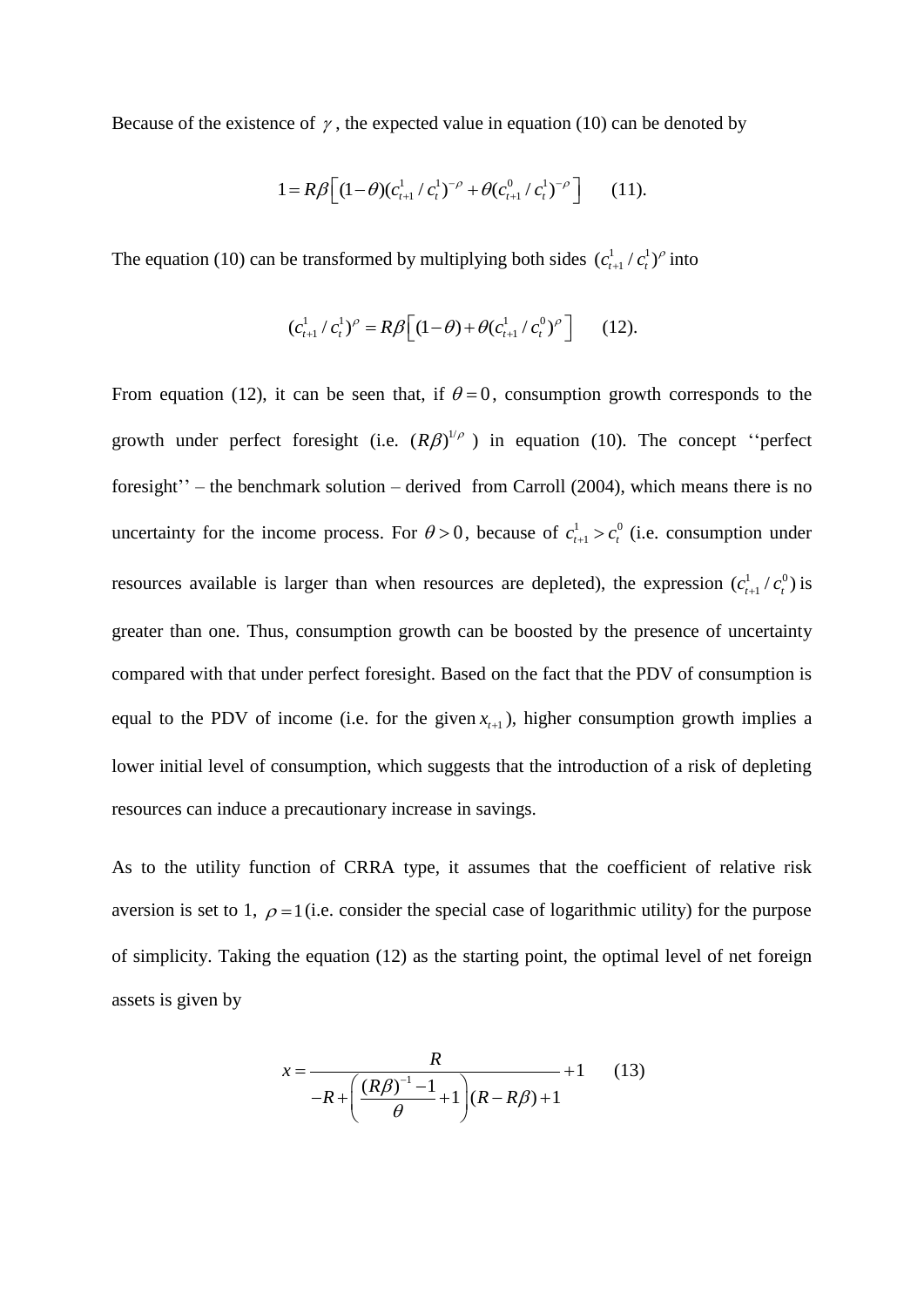The detailed process can be found in Valencia (2010). Obviously, an increase in  $\theta$  can give rise to the decrease in the denominator of equation (13), and therefore an increase in the optimal level of reserves (because  $R\beta < 1$ ,  $(R\beta)^{-1} > 1$ ). By way of calibrating equation (13) (i.e.  $\beta = 0.94$  and  $R = 1 + r = 1 + 0.02 = 1.02$ ), the relationship between reserves (x) and the risk  $(\theta)$  can be plotted in the figure below.



Figure (1)

According to Figure (1), the horizontal axis denotes risk, and the vertical axis denotes the optimal level of reserves. It is can be seen that there is a positive relationship between the optimal level of reserves and the risk of resources depletion, with the larger marginal impact at initially low levels of risk.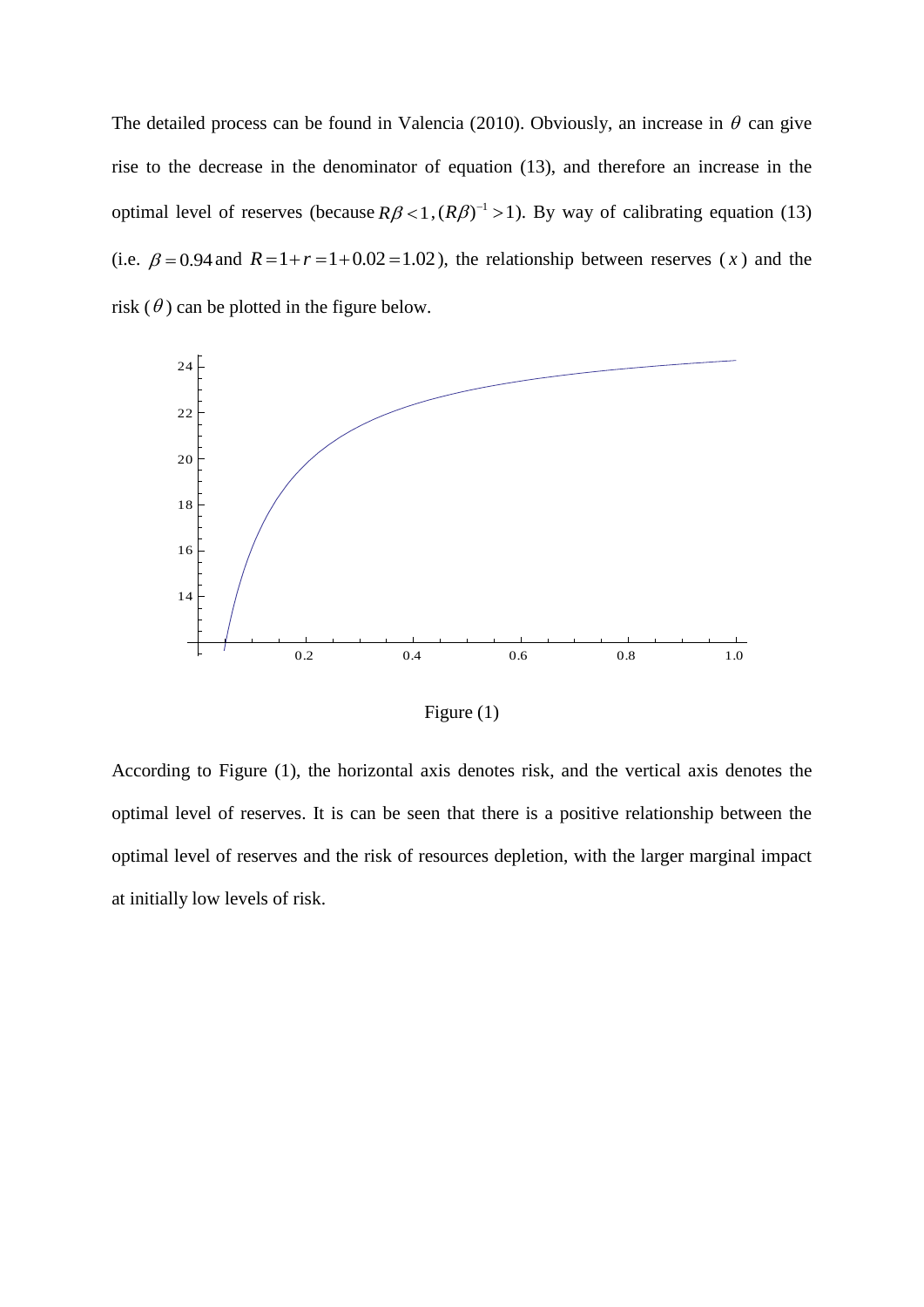#### **3.2 The extension of Valencia (2010)**

Based on Valencia (2010), now it is the time to incorporate the idea of loss aversion into interpreting reserves accumulation. Gomes (2005) employed the CRRA utility function as a basis of establishing his behavioural model, denoted by

$$
V^{0} \equiv \begin{cases} V_{G} = \frac{(W - \Gamma)^{1-\gamma}}{1 - \gamma}, & W \ge \Gamma \\ \lambda V_{L} = -\lambda \frac{(\Gamma - W)^{1-\gamma}}{1 - \gamma}, & W \le \Gamma \end{cases}
$$
(14)

where  $\Gamma$  is the reference point of the investors, and  $\lambda > 1$ , denoting the degree of loss aversion. Similarly, the utility function used in our model is implied by

$$
u(c) = \begin{cases} \frac{(c-c^*)^{1-\rho}}{1-\rho} & c \ge c^* \\ -\lambda \frac{(c^*-c)^{1-\rho}}{1-\rho} & c < c^* \end{cases}
$$
(15)

where  $c^*$  is the reference point (e.g. a certain level of consumption), and  $\lambda > 1$  indicating the degree of loss aversion. In terms of Valencia (2010), the only source of uncertainty is volume shocks, as expressed by a dummy variable 1  $p=1$ 0 *p p*  $\theta$  $\gamma = \begin{cases} 0 & p = \theta \end{cases}$  $\begin{bmatrix} 1 & p = 1 - \theta \end{bmatrix}$  $=\{$  $\begin{pmatrix} 0 & p \end{pmatrix}$  $(\theta)$  is the probability of being in the state of resources depletion), a superscript is attached to the relevant variables that takes

the value of 1 (i.e. resources available) or 0 (i.e. resources depleted).

The start point of our model is the core equation of Carroll (2004) denoted by

$$
u^{'}(c_{t}) = R\beta E_{t}u^{'}(c_{t+1}) \qquad (16)
$$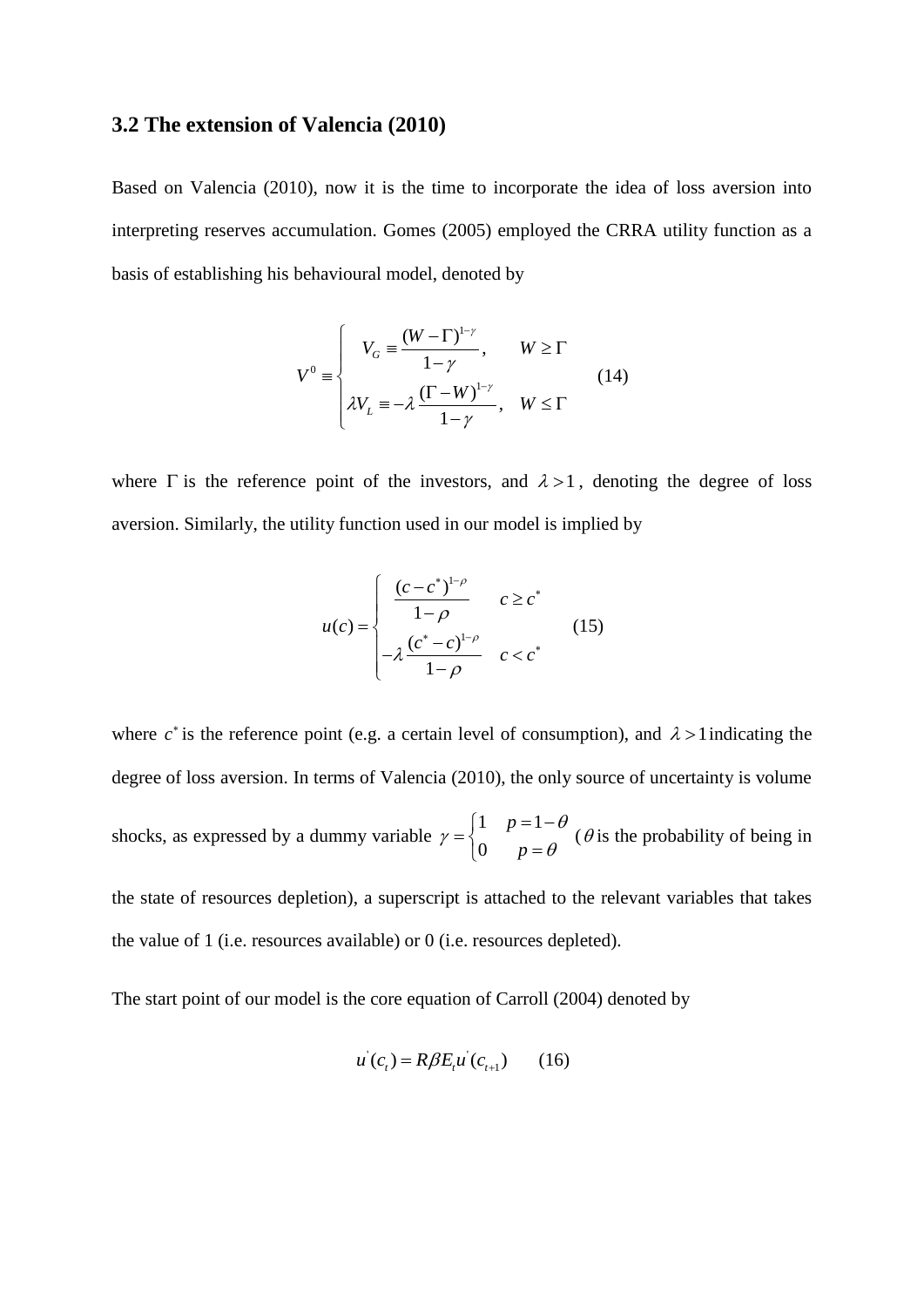which implies that the marginal utility of consumption in the current period should be the same as the expected present discounted value (PDV) of the marginal utility of consumption in the future period. Given the existence of the uncertainty, equation (16) becomes

$$
u^{'}(c_{t}^{1}) = R\beta E_{t}u^{'}(c_{t+1}^{•}) \qquad (17),
$$

where  $c_{t+1}^{\bullet}$  $\sum_{t=1}^{\infty}$  indicates the two possibilities in the future:  $c_t^1$  $c_{t+1}^1$  (i.e. consumption under resources available) and  $c_{t}^{0}$  $c_{t+1}^0$  (i.e. consumption under resources depleted). Novemsky and Kahneman (2005) find that, ''in its simplest form, loss aversion is applied to all negative departures from the status quo''. In consequence,  $c^*$  is set to be the status quo here (i.e. consumption under resources available) and  $c_{\mu}^0$  $c_{i+1}^0$  is the negative departure from such a status quo, and therefore its utility function will take the second line in (15) (i.e. the utility function when  $c < c^*$ ), which lies in the fundamental difference between behavioural economics and the standard economics.

Thus, equation (17) can be shown to be:

$$
u^{i}(c_{t}^{1}) = R\beta[\theta \cdot u^{i}(c_{t+1}^{0}) + (1-\theta) \cdot u^{i}(c_{t+1}^{1})]
$$
 (18)

Combining equations (15) and (18), we obtain

$$
(c_t^1 - c^*)^{-\rho} = R\beta[\theta \cdot \lambda \cdot (c^* - c_{t+1}^0)^{-\rho} + (1 - \theta) \cdot (c_{t+1}^1 - c^*)^{-\rho}] \tag{19}
$$

So that:

$$
1 = R\beta \left[ \theta \cdot \lambda \cdot \left( \frac{c^* - c_{t+1}^0}{c_t^1 - c^*} \right)^{-\rho} + (1 - \theta) \cdot \left( \frac{c_{t+1}^1 - c^*}{c_t^1 - c^*} \right)^{-\rho} \right]
$$
(20)

Finally, we can derive a formula for illustrating the relationship between the optimal level of net foreign assets  $(x)$  and the probability  $(\theta)$  of when resources are depleted, denoted by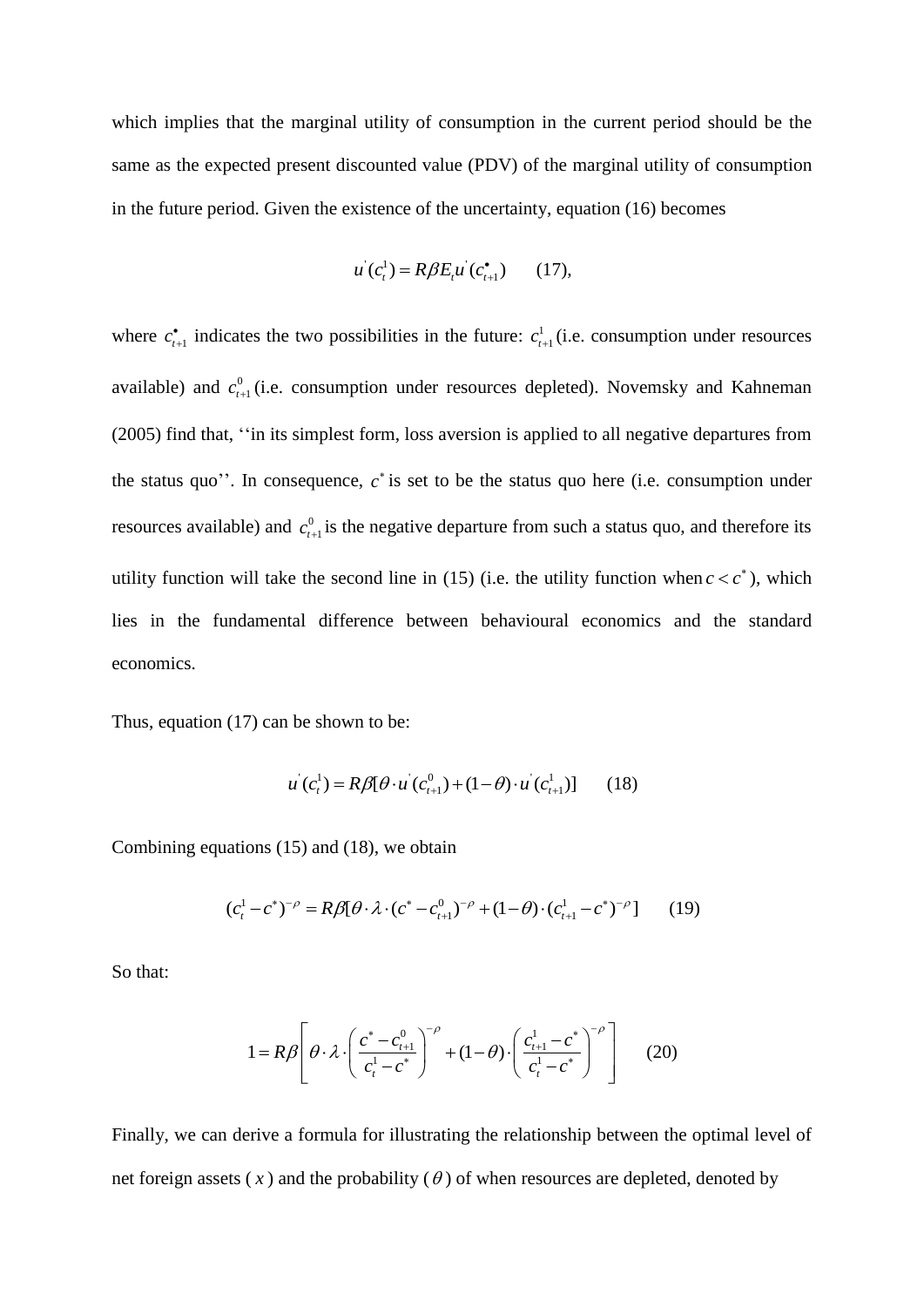$$
x = \frac{-R\left(\left(\frac{(R\beta)^{-1} - 1 + \theta}{\lambda \theta}\right)^{1/\rho} + 1\right)c^* + R}{-R + \left(\frac{(R\beta)^{-1} - 1 + \theta}{\lambda \theta}\right)^{1/\rho}((R\beta)^{1/\rho} - R) + 1}
$$
(21)

The detailed process is shown in Appendix.

Comparing equation (21) to that in Valencia (2010) which is

$$
x = \frac{R}{-R + \left(\frac{(R\beta)^{-1} - 1}{\theta} + 1\right)^{1/\rho} (R - (R\beta)^{1/\rho}) + 1}
$$
(22)

We find that: (1) If  $c^* = 0$  (i.e. the analysis under standard economics – taking the same form of utility function regardless of the existence of reference point or the effect of status quo), the numerators of the two equation will be same;

(2) One term of the numerator in equation  $(21)$  –  $(R\beta)^{-1} - 1 + \theta \bigg)^{1/\rho}$  $\lambda\theta$  $\left(\frac{(R\beta)^{-1}-1+\theta}{\lambda\theta}\right)^{1/\rho}$ will be equal to the corresponding term in equation  $(22)$  –  $\left(\frac{R\beta)^{-1}-1}{2}+1\right)^{1/\rho}$  $\theta$  $((R\beta)^{-1}-1)^{1/\rho}$  $\left(\frac{(\mu p)}{q}+1\right)$  $\begin{pmatrix} \theta & \end{pmatrix}$ , if  $\lambda = 1$  (i.e. no existence of loss aversion below the reference point).

(3) As to the term  $((R\beta)^{1/\rho} - R)$ , the opposite signs in (21) and (22) are derived from the different signs of  $c_{\mu}^{0}$  $c_{t+1}^0$  in (21) and (22).

The differences based on first two points above do depict the core of Prospect Theory – the existence of reference point and the degree of loss aversion, because of which, our final outcome is distinct from that in Valencia (2010).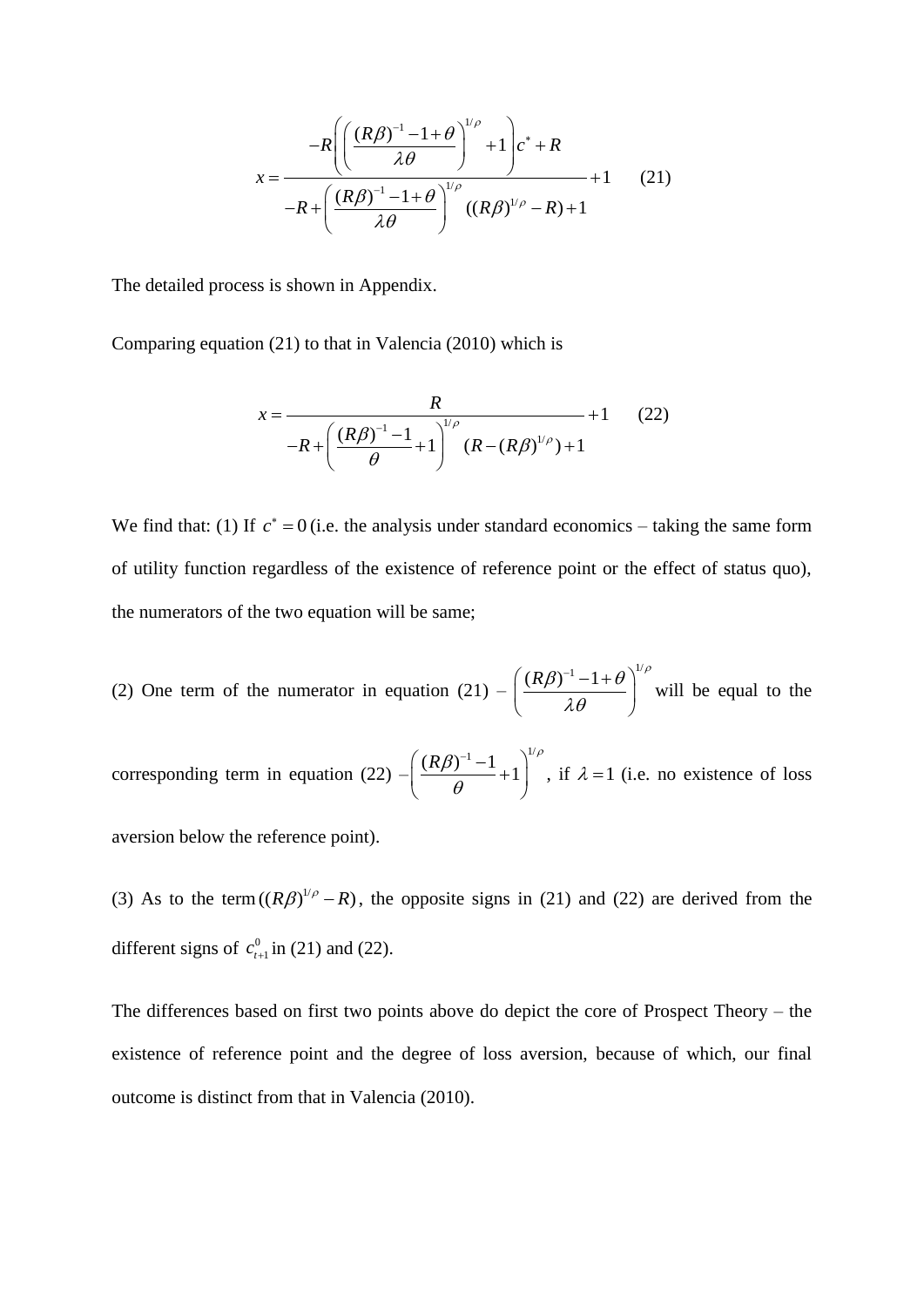With regard to equation (21), when  $\rho = 1$  (i.e. the special case of logarithmic utility), it can be shown that

$$
x = \frac{-R\left(\left(\frac{(R\beta)^{-1} - 1 + \theta}{\lambda \theta}\right) + 1\right)c^* + R}{-R + \left(\frac{(R\beta)^{-1} - 1 + \theta}{\lambda \theta}\right)(R\beta - R) + 1} + 1 \qquad (23)
$$

Under (23), taking values of plausible parameters ( $R=1+r=1+0.02$ ;  $\beta=0.94$ ;  $\lambda=2.25$ ;  $c^* = 2$ ), the relationship between reserves (x) and the risk ( $\theta$ ) can be plotted in the figure (2). The horizontal axis indicates risk, and the vertical axis indicates the optimal level of reserves.



Figure (2)

The corresponding relationship under (22) is revisited below, in terms of Valencia (2010).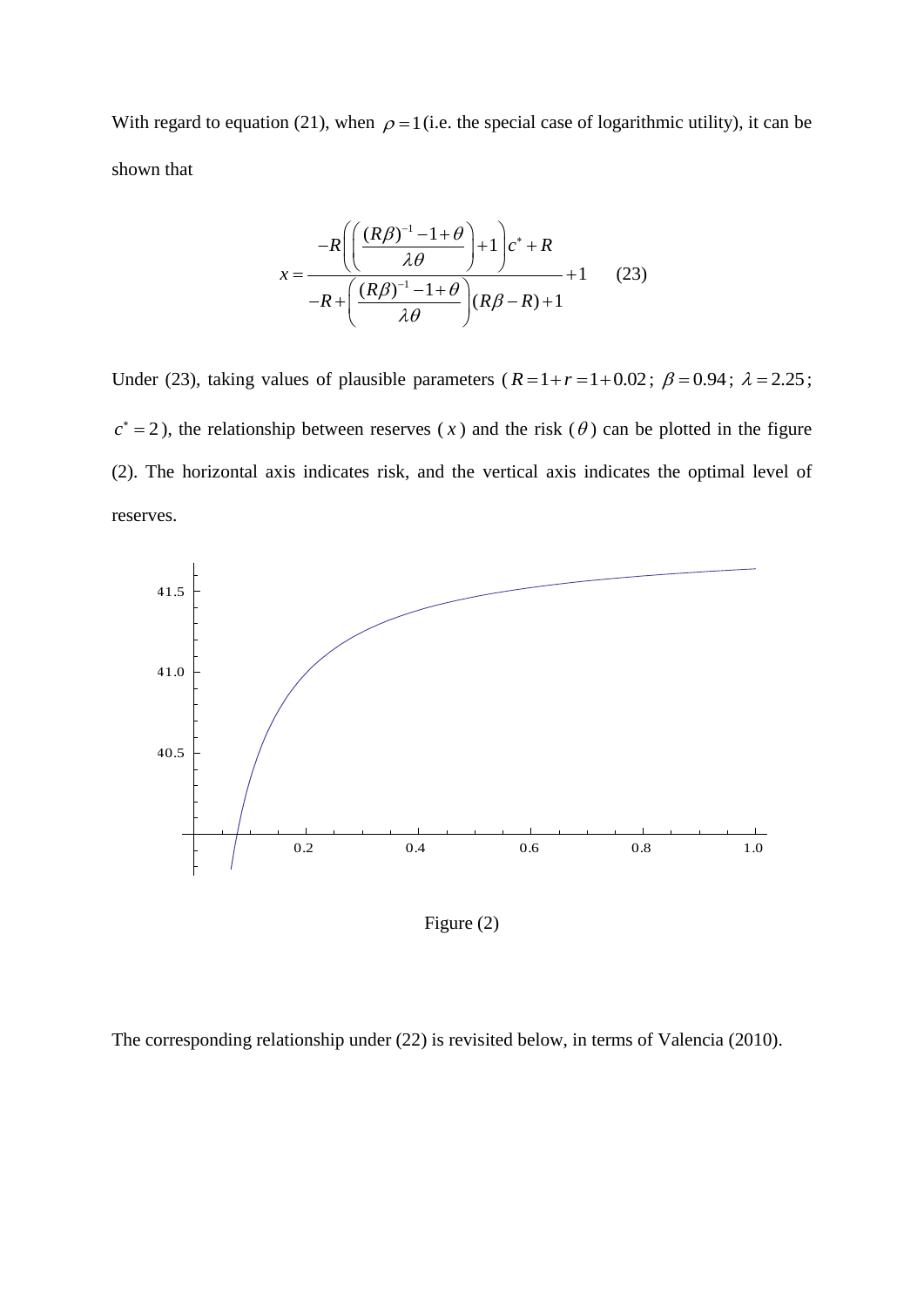

Figure (3)

Despite the seeming similarity of these two schedules, the values of vertical axis based on these two figures are quite different in the general shape. Note that the horizontal axis indicates the amount of net foreign assets  $(x)$  which has been normalised. Then, recall that, the equation in capital letters (i.e.  $X_{t+1} = R(X_t - C_t) + \tau_{t+1}Y_{t+1} + A_t$ ) has been divided by the level of permanent income  $Y_t$  and shown in small letters (i.e.  $x_{t+1} = R(x_t - c_t) + \tau_{t+1} + a$ ). As a result, according to the two figures, the values of horizontal axis indicate the increasing rates of external assets in relation to the increase in the probability of resource depletion. It can then be seen that, comparing Figure (3), Figure (2) shows that both the increasing rates and the increasing amount of foreign assets around the probability of 10 percent is much larger when considering the idea of loss aversion than those based on the assumption of traditional economics.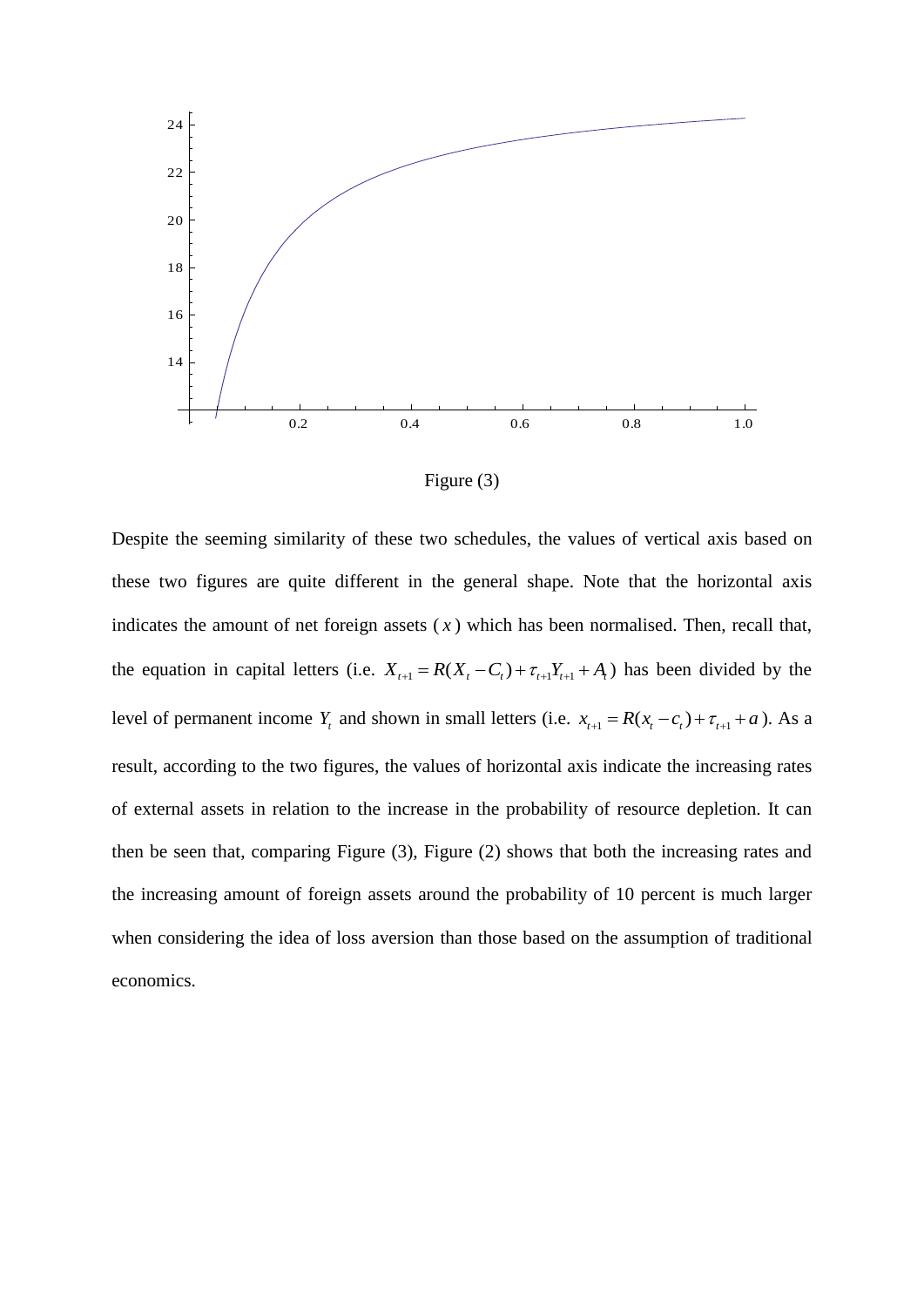# **4. Conclusion**

In this paper, we generate a behavioural approach to interpret the precautionary motive of reserves accumulation by way of incorporating the idea of loss aversion into the optimising model of Valencia (2010). The calibrated result of our model indicates that precautionary reserves held by emerging countries are much larger when considering the idea of loss aversion than those based on the assumption of standard economics.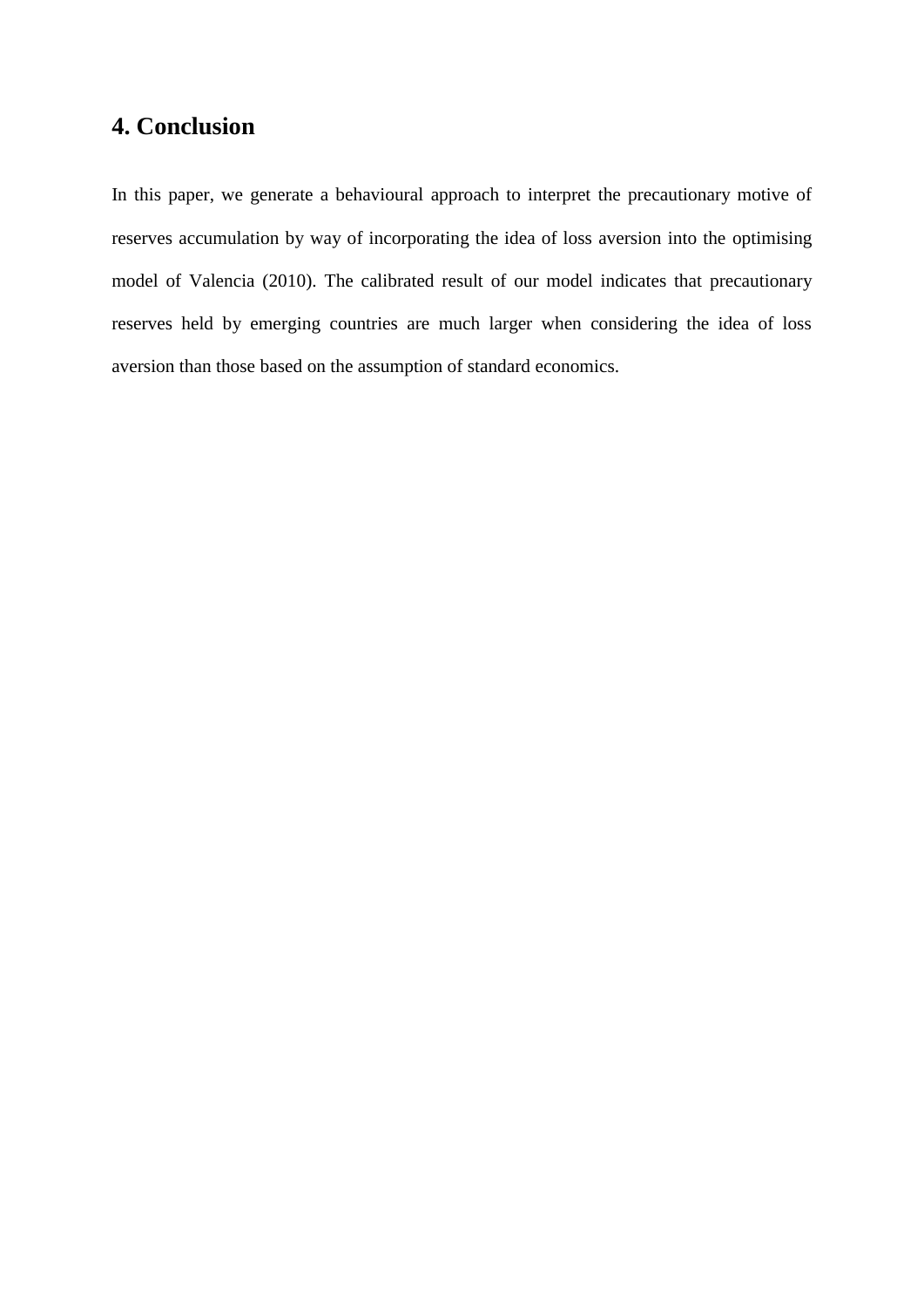# **5. Appendix**

The starting point is the equations in Valencia (2010), given by

$$
u(c_t^1) = R\beta E_t u(c_{t+1}^{\bullet})
$$
  
 
$$
u(c_t^1) = R\beta[\theta \cdot u(c_{t+1}^0) + (1-\theta) \cdot u(c_{t+1}^1)]
$$

When considering loss aversion, the equations are shown below:

$$
(c_{i}^{1} - c^{*})^{-\rho} = R\beta[\theta \cdot \lambda \cdot (c^{*} - c_{i+1}^{0})^{-\rho} + (1 - \theta) \cdot (c_{i+1}^{1} - c^{*})^{-\rho}]
$$
\n
$$
1 = R\beta \left[ \theta \cdot \lambda \cdot \left( \frac{c^{*} - c_{i+1}^{0}}{c_{i}^{1} - c^{*}} \right)^{-\rho} + (1 - \theta) \cdot \left( \frac{c_{i+1}^{1} - c^{*}}{c_{i}^{1} - c^{*}} \right)^{-\rho} \right]
$$
\n
$$
1 = R\beta \cdot \left( \frac{c_{i+1}^{1} - c^{*}}{c_{i}^{1} - c^{*}} \right)^{-\rho} \left[ \theta \cdot \lambda \cdot \left( \frac{c^{*} - c_{i+1}^{0}}{c_{i}^{1} - c^{*}} \right)^{-\rho} \left( \frac{c_{i+1}^{1} - c^{*}}{c_{i}^{1} - c^{*}} \right)^{\rho} + (1 - \theta) \right]
$$
\n
$$
1 = R\beta \cdot \left( \frac{c_{i+1}^{1} - c^{*}}{c_{i}^{1} - c^{*}} \right)^{-\rho} \left[ \theta \cdot \lambda \cdot \left( \frac{c_{i}^{1} - c^{*}}{c^{*} - c_{i+1}^{0}} \right)^{\rho} \left( \frac{c_{i+1}^{1} - c^{*}}{c_{i}^{1} - c^{*}} \right)^{\rho} + (1 - \theta) \right]
$$
\n
$$
1 = R\beta \cdot \left( \frac{c_{i+1}^{1} - c^{*}}{c_{i}^{1} - c^{*}} \right)^{-\rho} \left[ \theta \cdot \lambda \cdot \left( \frac{c_{i+1}^{1} - c^{*}}{c^{*} - c_{i+1}^{0}} \right)^{\rho} + (1 - \theta) \right]
$$
\n
$$
\left( \frac{c_{i+1}^{1} - c^{*}}{c_{i}^{1} - c^{*}} \right)^{\rho} = R\beta \left[ \theta \cdot \lambda \cdot \left( \frac{c_{i+1}^{1} - c^{*}}{c^{*} - c_{i+1}^{0}} \right)^{\rho} + (1 - \theta) \right]
$$

Setting  $c_{t+1}^1 = c_t^1$  $c_{t+1}^1 = c_t^1 = \hat{c}$ 

$$
1 = R\beta \left[\theta \cdot \lambda \cdot \left(\frac{c_{t+1}^1 - c^*}{c^* - c_{t+1}^0}\right)^\rho + (1 - \theta)\right]
$$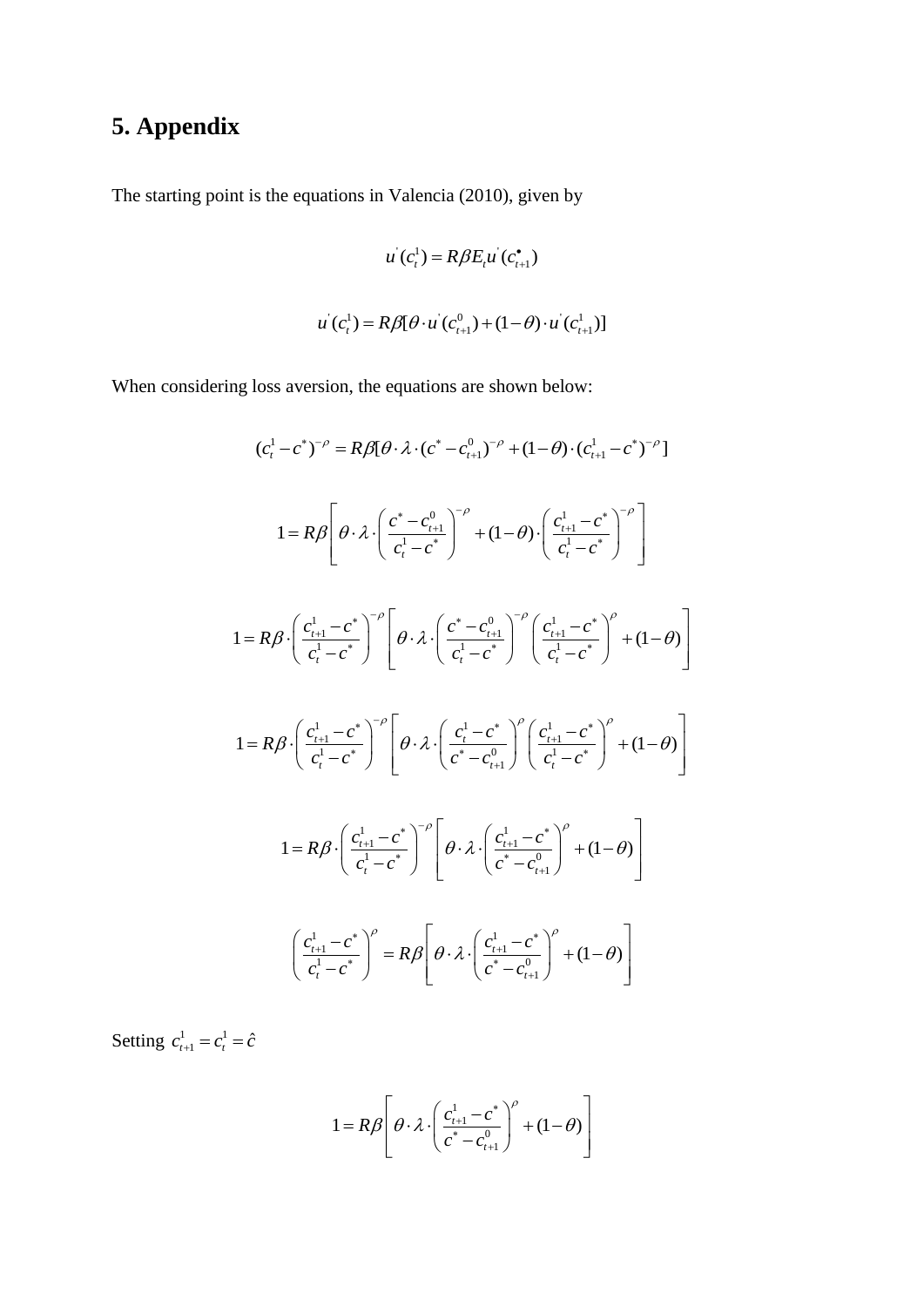$$
(R\beta)^{-1} = \theta \cdot \lambda \cdot \left(\frac{c_{t+1}^{1} - c^{*}}{c^{*} - c_{t+1}^{0}}\right)^{\rho} + 1 - \theta
$$
\n
$$
\left(\frac{(R\beta)^{-1} - 1 + \theta}{\lambda \theta}\right) = \left(\frac{c_{t+1}^{1} - c^{*}}{c^{*} - c_{t+1}^{0}}\right)^{\rho}
$$
\n
$$
\left(\frac{(R\beta)^{-1} - 1 + \theta}{\lambda \theta}\right)^{1/\rho} = \frac{c_{t+1}^{1} - c^{*}}{c^{*} - c_{t+1}^{0}} = \frac{c^{*} - c_{t+1}^{1}}{c_{t+1}^{0} - c^{*}}
$$
\nSetting\n
$$
\left(\frac{(R\beta)^{-1} - 1 + \theta}{\lambda \theta}\right)^{1/\rho} = A
$$
\n
$$
A = \frac{c^{*} - c_{t+1}^{1}}{c_{t+1}^{0} - c^{*}} = \frac{c^{*} - \hat{c}}{kR(x_{t}^{1} - \hat{c}) - c^{*}} \quad (c_{t+1}^{0} = kx_{t+1}^{0} \text{ and } x_{t+1}^{0} = R(x_{t}^{1} - c_{t}^{1}))
$$
\n
$$
A \left[kR(x_{t}^{1} - \hat{c}) - c^{*}\right] = c^{*} - \hat{c}
$$
\n
$$
AkRx_{t}^{1} - AkR\hat{c} - Ac^{*} = c^{*} - \hat{c}
$$
\n
$$
AkRx_{t}^{1} - (A + 1)c^{*} = AkR\hat{c} - \hat{c}
$$
\n
$$
AkRx_{t}^{1} - (A + 1)c^{*} = (AkR - 1)\hat{c}
$$

Setting  $x_{t+1}^1 = x_t^1$  $x_{t+1}^1 = x_t^1 = x$ 

Because of  $x = R(x - \hat{c}) + 1$ , and therefore  $R^{-1} - x(R^{-1} - 1) = \hat{c}$ 

$$
A k R x - (A+1)c^* = (A k R - 1)(R^{-1} - x(R^{-1} - 1))
$$
  

$$
A k R x - (A+1)c^* = (A k R - 1)(R^{-1} - xR^{-1} + x)
$$
  

$$
A k R x - (A+1)c^* = A k R (R^{-1} - xR^{-1} + x) - (R^{-1} - xR^{-1} + x)
$$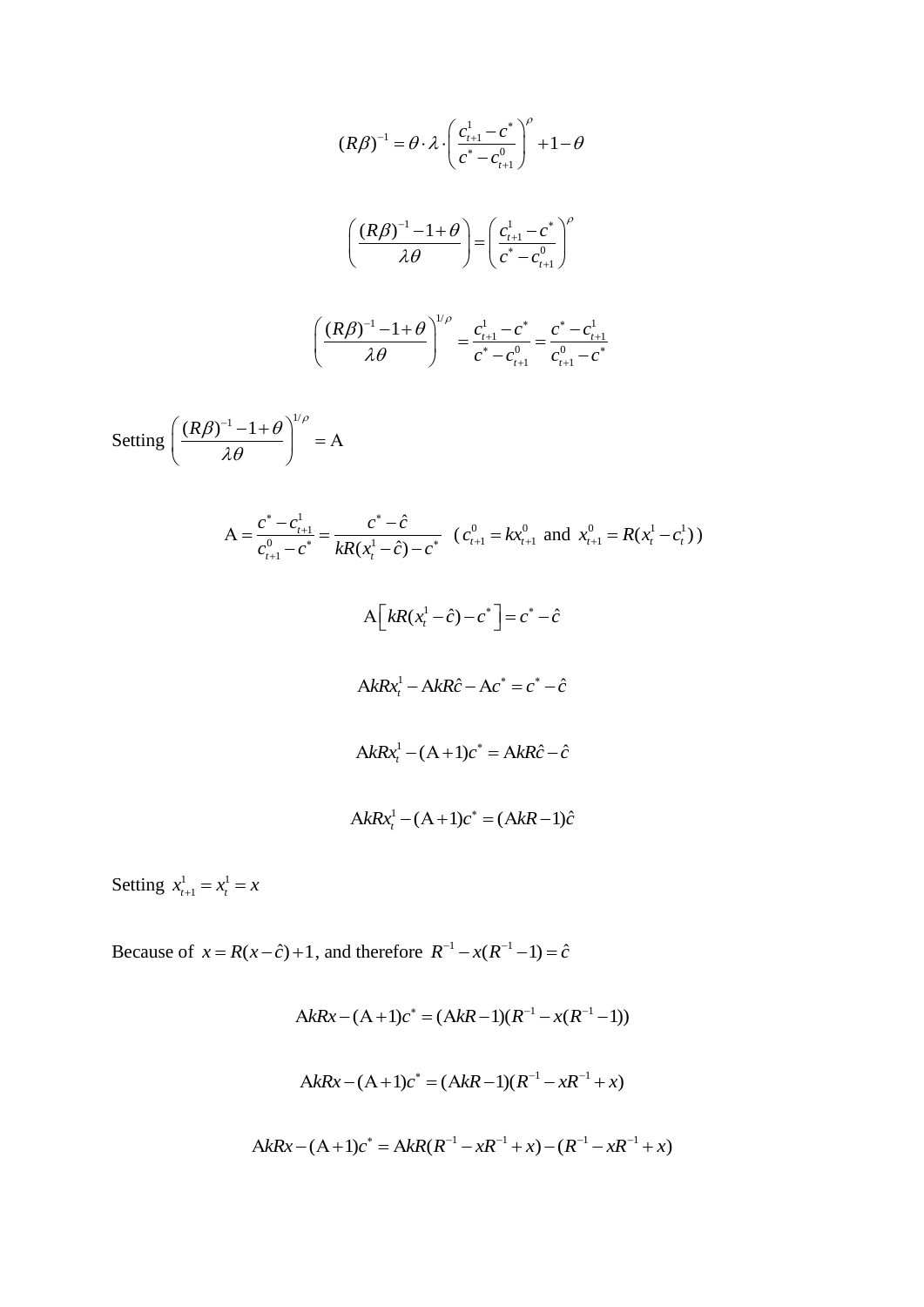$$
AkRx - (A+1)c^* = Ak - Akx + AkRx - R^{-1} + xR^{-1} - x
$$
  
-(A+1)c^\* = Ak - Akx - R^{-1} + xR^{-1} - x  
-R(A+1)c^\* = AkR - AkRx - 1 + x - xR  
1-R(A+1)c^\* - AkR = x - xR - AkRx  
1-R(A+1)c^\* - AkR = x(1 - R - AkR)  
 $x - \frac{1-R(A+1)c^* - AkR}{R}$ 

$$
x = \frac{1 - R\left(\frac{1}{2}\right) + 1}{1 - R - AkR}
$$

Because of  $k = 1 - R^{-1} (R\beta)^{1/\rho}$ 

$$
x = \frac{1 - R(A+1)c^* - A(1 - R^{-1}(R\beta)^{1/\rho})R}{1 - R - A(1 - R^{-1}(R\beta)^{1/\rho})R}
$$
  

$$
x = \frac{1 - R(A+1)c^* - A(R - (R\beta)^{1/\rho})}{1 - R - A(R - (R\beta)^{1/\rho})}
$$
  

$$
x = \frac{-R(A+1)c^* - A(R - (R\beta)^{1/\rho}) + 1}{-R - A(R - (R\beta)^{1/\rho}) + 1}
$$
  

$$
x = \frac{-R(A+1)c^* + R}{-R - A(R - (R\beta)^{1/\rho}) + 1} + 1
$$
  

$$
x = \frac{-R(A+1)c^* + R}{-R + A((R\beta)^{1/\rho} - R) + 1} + 1
$$

Because of  $(R\beta)^{-1} - 1 + \theta$ <sup>1/ $\rho$ </sup>  $\lambda\theta$  $\left(\frac{(R\beta)^{-1}-1+\theta}{2\theta}\right)^{1/\rho}=A, t$  $\left(\frac{(R\beta)^{3} + 1 + \delta}{\lambda \theta}\right)$  = A, the final formula is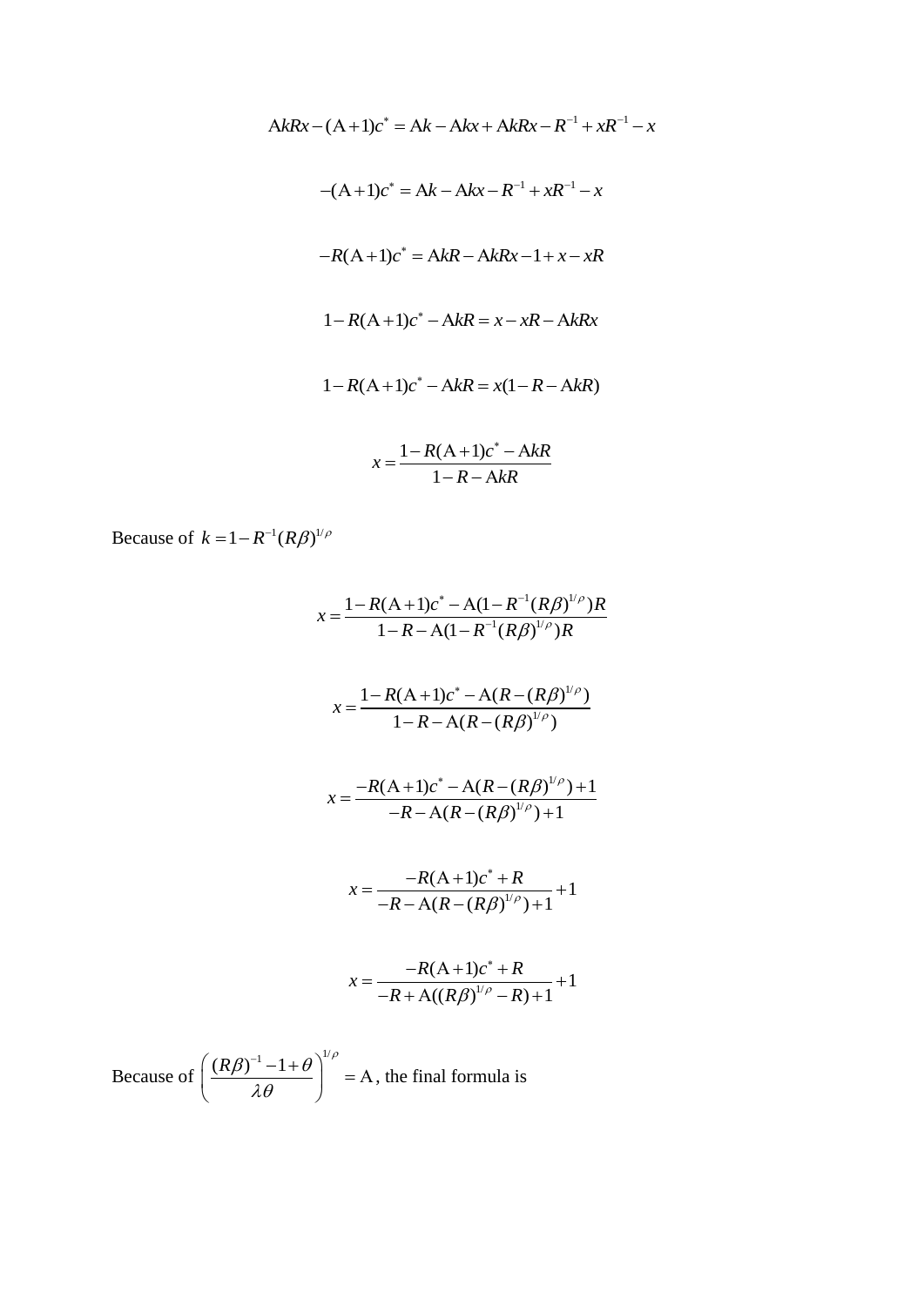$$
x = \frac{-R \left( \left( \frac{(R\beta)^{-1} - 1 + \theta}{\lambda \theta} \right)^{1/\rho} + 1 \right) c^* + R}{-R + \left( \frac{(R\beta)^{-1} - 1 + \theta}{\lambda \theta} \right)^{1/\rho} ((R\beta)^{1/\rho} - R) + 1} + 1
$$

When 
$$
\rho = 1
$$
,

$$
x = \frac{-R\left(\left(\frac{(R\beta)^{-1} - 1 + \theta}{\lambda \theta}\right) + 1\right)c^* + R}{-R + \left(\frac{(R\beta)^{-1} - 1 + \theta}{\lambda \theta}\right)(R\beta - R) + 1} + 1
$$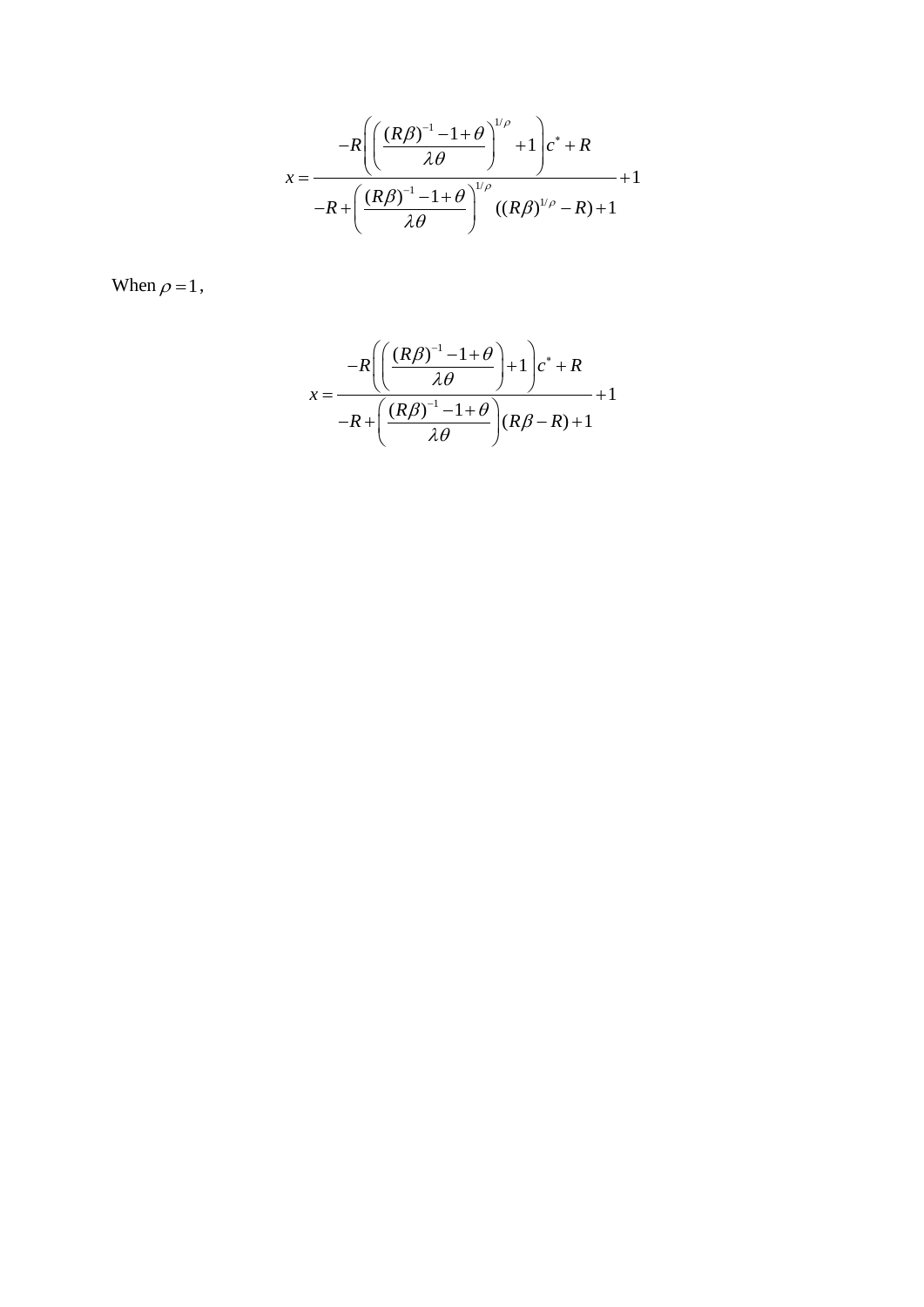# **6. Reference**

Aizenman, J. (1998). "Buffer stocks and precautionary savings with loss aversion." Journal of international Money and Finance **17**(6): 931-947.

Aizenman, J. and J. Lee (2007). "International reserves: precautionary versus mercantilist views, theory and evidence." Open Economies Review **18**(2): 191-214.

Aizenman, J. and N. Marion (2003). "The high demand for international reserves in the Far East: What is going on?" Journal of the Japanese and International Economies **17**(3): 370-400.

Al-Nowaihi, A., I. Bradley, et al. (2008). "A note on the utility function under prospect theory." Economics Letters **99**(2): 337-339.

Bahmani-Oskooee, M. and F. Brown (2002). "Demand for international reserves: a review article." Applied Economics **34**(10): 1209-1226.

Barberis, N. and M. Huang (2008). "Stocks as lotteries: The implications of probability weighting for security prices." American Economic Review **98**(5): 2066-2100.

Barberis, N. and M. Huang (2009). "Preferences with frames: A new utility specification that allows for the framing of risks." Journal of Economic Dynamics and Control.

Barberis, N., M. Huang, et al. (2001). "Prospect Theory and Asset Prices\*." Quarterly Journal of Economics **116**(1): 1-53.

Barnichon, R. (2008). "International Reserves and Self-Insurance against External Shocks." IMF Working Papers **8149**(200): 1-21.

Benartzi, S. and R. Thaler (1995). "Myopic loss aversion and the equity premium puzzle." The Quarterly Journal of Economics **110**(1): 73-92.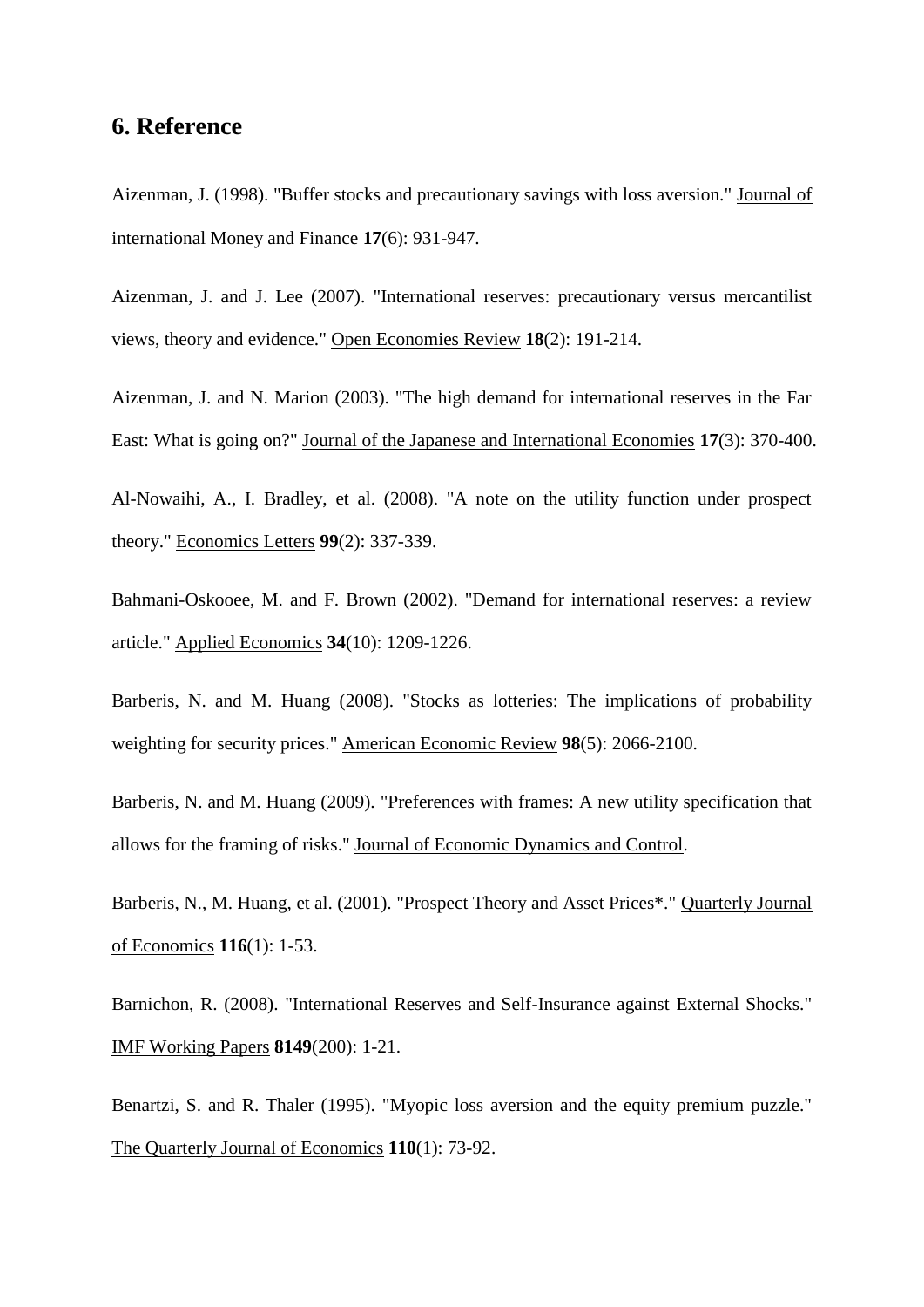Ben-Bassat, A. and D. Gottlieb (1992). "Optimal international reserves and sovereign risk." Journal of International Economics **33**(3-4): 345-362.

Bowman, D., D. Minehart, et al. (1999). "Loss aversion in a consumption-savings model." Journal of Economic Behavior & Organization **38**(2): 155-178.

Caballero, R. and S. Panageas (2008). "Hedging sudden stops and precautionary contractions." Journal of Development Economics **85**(1-2): 28-57.

Camerer, C. F. (2000). "Prospect theory in the wild: Evidence from the field." D. Kahneman, A. Tversky, eds. Choices, Values, and Frames. Cambridge University Press, New York, 288– 300.

Camerer, C., L. Babcock, et al. (1997). "Labor Supply of New York City Cabdrivers: One Day At A Time\*." The Quarterly Journal of Economics **112**(2): 407-441.

Carroll, C. (2004). Theoretical foundations of buffer stock saving, National Bureau of Economic Research Cambridge, Mass., USA.

Frenkel, J. and B. Jovanovic (1981). "Optimal international reserves: a stochastic framework." The Economic Journal **91**(362): 507-514.

Gomes, F. (2005). "Portfolio choice and trading volume with loss-averse investors." J*ournal*  of Business, 78, 675-706.

Gul, F. (1991). "A theory of disappointment aversion." Econometrica: Journal of the Econometric Society: 667-686.

Hardie, B., E. Johnson, et al. (1993). "Modeling loss aversion and reference dependence effects on brand choice." Marketing Science **12**(4): 378-394.

Heller, H. (1966). "Optimal international reserves." The Economic Journal **76**(302): 296-311.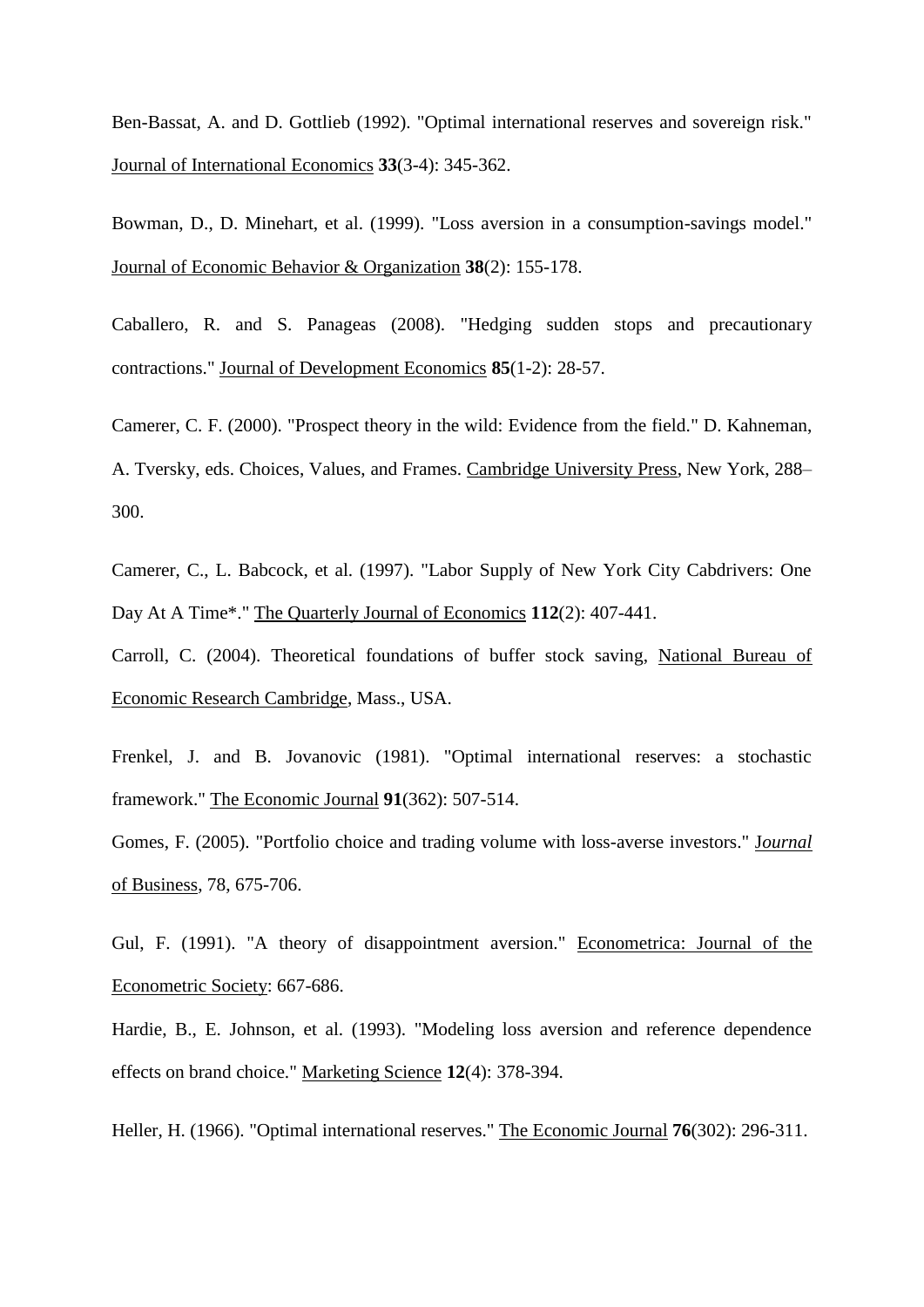Jeanne, O. and R. Ranciere (2008). "The Optimal Level of International Reserves For Emerging Market Countries: A New Formula and Some Applications." CEPR Discussion Papers.

Kahneman, D. and A. Tversky (1979). "Prospect theory: An analysis of decision under risk." Econometrica **47**(2): 263-291.

Kahneman, D., J. Knetsch, et al. (1991). "Anomalies: The endowment effect, loss aversion, and status quo bias." The Journal of Economic Perspectives **5**(1): 193-206.

Köbberling, V. and P. Wakker (2005). "An index of loss aversion." Journal of Economic Theory **122**(1): 119-131.

Maggi, M. (2004). A characterization of S-shaped utility functions displaying loss aversion, April.

Neilson, W. S. (2002). "Comparative Risk Sensitivity with Reference-Dependent Preferences." Journal of Risk and Uncertainty **24**: 131-142.

Novemsky, N. and D. Kahneman (2005). "The boundaries of loss aversion." Journal of Marketing Research **42**(2): 119-128.

Odean, T. (1998). "Are investors reluctant to realize their losses?" Journal of Finance **53**(5): 1775-1798.

Pennings, J. and A. Smidts (2003). "The shape of utility functions and organizational behavior." Management Science **49**(9): 1251-1263.

Quiggin, J. (1982). "A theory of anticipated utility." Journal of Economic Behavior & Organization **3**(4): 323-343.